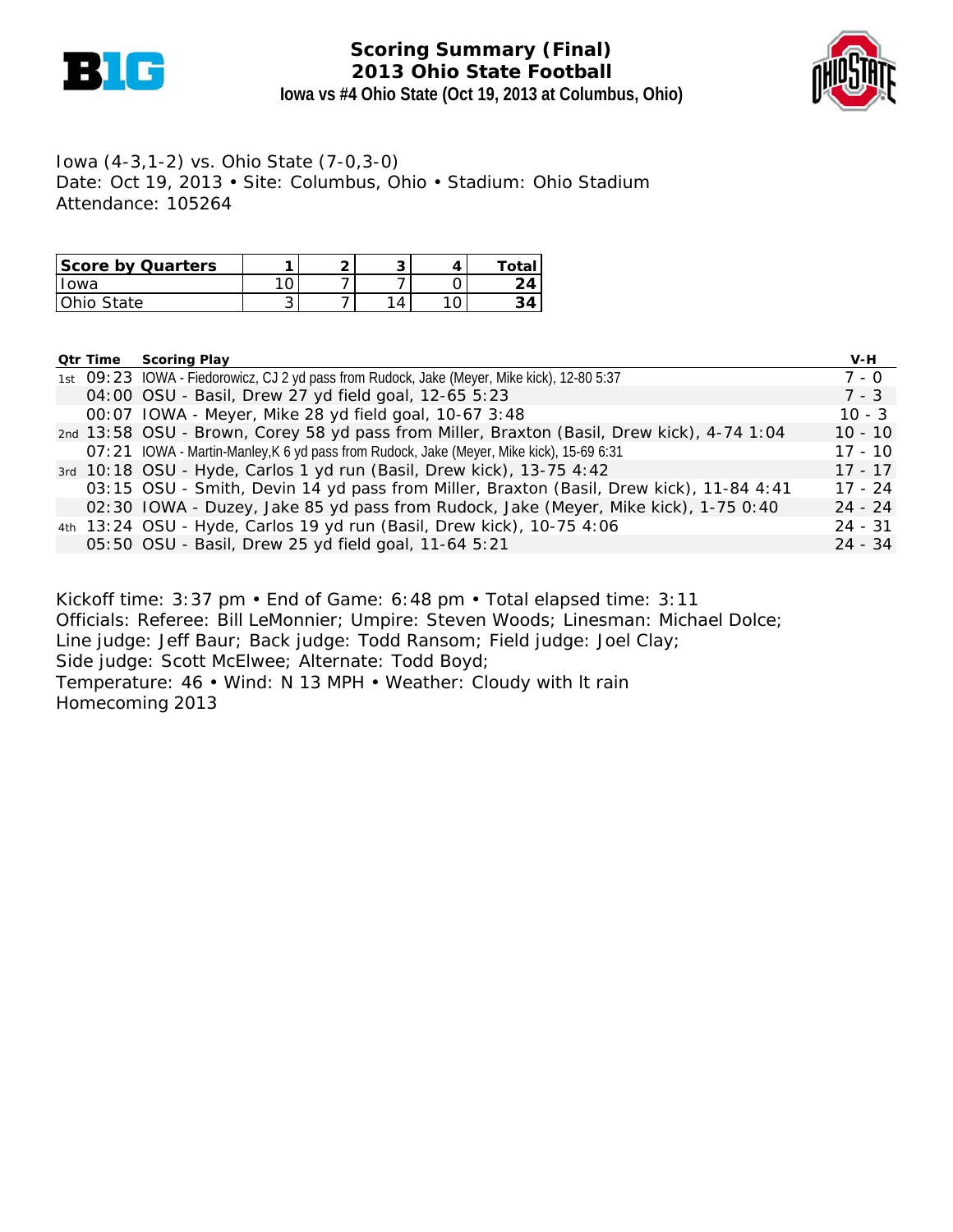

# **Team Statistics (Final) 2013 Ohio State Football Iowa vs #4 Ohio State (Oct 19, 2013 at Columbus, Ohio)**



| <b>FIRST DOWNS</b><br>22<br>30<br>9<br>19<br>Rushing<br>12<br>Passing<br>10<br>1<br>$\mathbf{1}$<br>Penalty<br><b>NET YARDS RUSHING</b><br>130<br>273<br>27<br>51<br><b>Rushing Attempts</b><br>Average Per Rush<br>4.8<br>5.4<br><b>Rushing Touchdowns</b><br>$\overline{2}$<br>O<br>131<br>Yards Gained Rushing<br>288<br>1<br>15<br>Yards Lost Rushing<br><b>NET YARDS PASSING</b><br>245<br>222<br>$19 - 34 - 1$<br>$22 - 27 - 0$<br>Completions-Attempts-Int<br>Average Per Attempt<br>7.2<br>8.2<br>12.9<br>Average Per Completion<br>10.1<br>Passing Touchdowns<br>3<br>$\overline{2}$<br>375<br>495<br><b>TOTAL OFFENSE YARDS</b><br>78<br>61<br>Total offense plays<br>6.3<br>Average Gain Per Play<br>6.1<br>Fumbles: Number-Lost<br>$0 - 0$<br>$1 - 0$<br>Penalties: Number-Yards<br>$3 - 30$<br>$3 - 22$<br>PUNTS-YARDS<br>$3 - 115$<br>$0-0$<br>Average Yards Per Punt<br>38.3<br>0.0<br>Net Yards Per Punt<br>38.7<br>0.0<br>Inside 20<br>2<br>0<br>1<br>50+ Yards<br>0<br><b>Touchbacks</b><br>0<br>0<br>Fair catch<br>0<br>0<br>KICKOFFS-YARDS<br>7-430<br>$5 - 323$<br>61.4<br>Average Yards Per Kickoff<br>64.6<br>Net Yards Per Kickoff<br>39.8<br>41.0<br>Touchbacks<br>3<br>1<br>Punt returns: Number-Yards-TD<br>$0 - 0 - 0$<br>$1 - -1 - 0$<br>Average Per Return<br>0.0<br>$-1.0$<br>Kickoff returns: Number-Yds-TD<br>$6 - 118 - 0$<br>$2 - 49 - 0$<br>19.7<br>24.5<br>Average Per Return<br>Interceptions: Number-Yds-TD<br>$0 - 0 - 0$<br>$1 - 0 - 0$<br>Fumble Returns: Number-Yds-TD<br>0-0-0<br>$0 - 0 - 0$<br>Miscellaneous Yards<br>0<br>0<br>25:00<br>35:00<br>Possession Time<br>1st Quarter<br>9:30<br>5:30<br>2nd Quarter<br>8:35<br>6:25<br>11:53<br>3rd Quarter<br>3:07<br>3:48<br>11:12<br>4th Quarter<br><b>Third-Down Conversions</b><br>8 of 13<br>10 of 14<br><b>Fourth-Down Conversions</b><br>$0$ of $0$<br>$0$ of $1$<br>$5 - 5$<br>Red-Zone Scores-Chances<br>$3 - 3$<br>$3 - 5$<br>Touchdowns<br>$2 - 3$<br>Field goals<br>$1 - 3$<br>$2 - 5$<br>Sacks By: Number-Yards<br>$2 - 10$<br>$0 - 0$<br><b>PAT Kicks</b><br>$3 - 3$<br>$4 - 4$ | <b>IOWA</b> | OSU |
|------------------------------------------------------------------------------------------------------------------------------------------------------------------------------------------------------------------------------------------------------------------------------------------------------------------------------------------------------------------------------------------------------------------------------------------------------------------------------------------------------------------------------------------------------------------------------------------------------------------------------------------------------------------------------------------------------------------------------------------------------------------------------------------------------------------------------------------------------------------------------------------------------------------------------------------------------------------------------------------------------------------------------------------------------------------------------------------------------------------------------------------------------------------------------------------------------------------------------------------------------------------------------------------------------------------------------------------------------------------------------------------------------------------------------------------------------------------------------------------------------------------------------------------------------------------------------------------------------------------------------------------------------------------------------------------------------------------------------------------------------------------------------------------------------------------------------------------------------------------------------------------------------------------------------------------------------------------------------------------------------------------------------------------------------------------------------------------|-------------|-----|
|                                                                                                                                                                                                                                                                                                                                                                                                                                                                                                                                                                                                                                                                                                                                                                                                                                                                                                                                                                                                                                                                                                                                                                                                                                                                                                                                                                                                                                                                                                                                                                                                                                                                                                                                                                                                                                                                                                                                                                                                                                                                                          |             |     |
|                                                                                                                                                                                                                                                                                                                                                                                                                                                                                                                                                                                                                                                                                                                                                                                                                                                                                                                                                                                                                                                                                                                                                                                                                                                                                                                                                                                                                                                                                                                                                                                                                                                                                                                                                                                                                                                                                                                                                                                                                                                                                          |             |     |
|                                                                                                                                                                                                                                                                                                                                                                                                                                                                                                                                                                                                                                                                                                                                                                                                                                                                                                                                                                                                                                                                                                                                                                                                                                                                                                                                                                                                                                                                                                                                                                                                                                                                                                                                                                                                                                                                                                                                                                                                                                                                                          |             |     |
|                                                                                                                                                                                                                                                                                                                                                                                                                                                                                                                                                                                                                                                                                                                                                                                                                                                                                                                                                                                                                                                                                                                                                                                                                                                                                                                                                                                                                                                                                                                                                                                                                                                                                                                                                                                                                                                                                                                                                                                                                                                                                          |             |     |
|                                                                                                                                                                                                                                                                                                                                                                                                                                                                                                                                                                                                                                                                                                                                                                                                                                                                                                                                                                                                                                                                                                                                                                                                                                                                                                                                                                                                                                                                                                                                                                                                                                                                                                                                                                                                                                                                                                                                                                                                                                                                                          |             |     |
|                                                                                                                                                                                                                                                                                                                                                                                                                                                                                                                                                                                                                                                                                                                                                                                                                                                                                                                                                                                                                                                                                                                                                                                                                                                                                                                                                                                                                                                                                                                                                                                                                                                                                                                                                                                                                                                                                                                                                                                                                                                                                          |             |     |
|                                                                                                                                                                                                                                                                                                                                                                                                                                                                                                                                                                                                                                                                                                                                                                                                                                                                                                                                                                                                                                                                                                                                                                                                                                                                                                                                                                                                                                                                                                                                                                                                                                                                                                                                                                                                                                                                                                                                                                                                                                                                                          |             |     |
|                                                                                                                                                                                                                                                                                                                                                                                                                                                                                                                                                                                                                                                                                                                                                                                                                                                                                                                                                                                                                                                                                                                                                                                                                                                                                                                                                                                                                                                                                                                                                                                                                                                                                                                                                                                                                                                                                                                                                                                                                                                                                          |             |     |
|                                                                                                                                                                                                                                                                                                                                                                                                                                                                                                                                                                                                                                                                                                                                                                                                                                                                                                                                                                                                                                                                                                                                                                                                                                                                                                                                                                                                                                                                                                                                                                                                                                                                                                                                                                                                                                                                                                                                                                                                                                                                                          |             |     |
|                                                                                                                                                                                                                                                                                                                                                                                                                                                                                                                                                                                                                                                                                                                                                                                                                                                                                                                                                                                                                                                                                                                                                                                                                                                                                                                                                                                                                                                                                                                                                                                                                                                                                                                                                                                                                                                                                                                                                                                                                                                                                          |             |     |
|                                                                                                                                                                                                                                                                                                                                                                                                                                                                                                                                                                                                                                                                                                                                                                                                                                                                                                                                                                                                                                                                                                                                                                                                                                                                                                                                                                                                                                                                                                                                                                                                                                                                                                                                                                                                                                                                                                                                                                                                                                                                                          |             |     |
|                                                                                                                                                                                                                                                                                                                                                                                                                                                                                                                                                                                                                                                                                                                                                                                                                                                                                                                                                                                                                                                                                                                                                                                                                                                                                                                                                                                                                                                                                                                                                                                                                                                                                                                                                                                                                                                                                                                                                                                                                                                                                          |             |     |
|                                                                                                                                                                                                                                                                                                                                                                                                                                                                                                                                                                                                                                                                                                                                                                                                                                                                                                                                                                                                                                                                                                                                                                                                                                                                                                                                                                                                                                                                                                                                                                                                                                                                                                                                                                                                                                                                                                                                                                                                                                                                                          |             |     |
|                                                                                                                                                                                                                                                                                                                                                                                                                                                                                                                                                                                                                                                                                                                                                                                                                                                                                                                                                                                                                                                                                                                                                                                                                                                                                                                                                                                                                                                                                                                                                                                                                                                                                                                                                                                                                                                                                                                                                                                                                                                                                          |             |     |
|                                                                                                                                                                                                                                                                                                                                                                                                                                                                                                                                                                                                                                                                                                                                                                                                                                                                                                                                                                                                                                                                                                                                                                                                                                                                                                                                                                                                                                                                                                                                                                                                                                                                                                                                                                                                                                                                                                                                                                                                                                                                                          |             |     |
|                                                                                                                                                                                                                                                                                                                                                                                                                                                                                                                                                                                                                                                                                                                                                                                                                                                                                                                                                                                                                                                                                                                                                                                                                                                                                                                                                                                                                                                                                                                                                                                                                                                                                                                                                                                                                                                                                                                                                                                                                                                                                          |             |     |
|                                                                                                                                                                                                                                                                                                                                                                                                                                                                                                                                                                                                                                                                                                                                                                                                                                                                                                                                                                                                                                                                                                                                                                                                                                                                                                                                                                                                                                                                                                                                                                                                                                                                                                                                                                                                                                                                                                                                                                                                                                                                                          |             |     |
|                                                                                                                                                                                                                                                                                                                                                                                                                                                                                                                                                                                                                                                                                                                                                                                                                                                                                                                                                                                                                                                                                                                                                                                                                                                                                                                                                                                                                                                                                                                                                                                                                                                                                                                                                                                                                                                                                                                                                                                                                                                                                          |             |     |
|                                                                                                                                                                                                                                                                                                                                                                                                                                                                                                                                                                                                                                                                                                                                                                                                                                                                                                                                                                                                                                                                                                                                                                                                                                                                                                                                                                                                                                                                                                                                                                                                                                                                                                                                                                                                                                                                                                                                                                                                                                                                                          |             |     |
|                                                                                                                                                                                                                                                                                                                                                                                                                                                                                                                                                                                                                                                                                                                                                                                                                                                                                                                                                                                                                                                                                                                                                                                                                                                                                                                                                                                                                                                                                                                                                                                                                                                                                                                                                                                                                                                                                                                                                                                                                                                                                          |             |     |
|                                                                                                                                                                                                                                                                                                                                                                                                                                                                                                                                                                                                                                                                                                                                                                                                                                                                                                                                                                                                                                                                                                                                                                                                                                                                                                                                                                                                                                                                                                                                                                                                                                                                                                                                                                                                                                                                                                                                                                                                                                                                                          |             |     |
|                                                                                                                                                                                                                                                                                                                                                                                                                                                                                                                                                                                                                                                                                                                                                                                                                                                                                                                                                                                                                                                                                                                                                                                                                                                                                                                                                                                                                                                                                                                                                                                                                                                                                                                                                                                                                                                                                                                                                                                                                                                                                          |             |     |
|                                                                                                                                                                                                                                                                                                                                                                                                                                                                                                                                                                                                                                                                                                                                                                                                                                                                                                                                                                                                                                                                                                                                                                                                                                                                                                                                                                                                                                                                                                                                                                                                                                                                                                                                                                                                                                                                                                                                                                                                                                                                                          |             |     |
|                                                                                                                                                                                                                                                                                                                                                                                                                                                                                                                                                                                                                                                                                                                                                                                                                                                                                                                                                                                                                                                                                                                                                                                                                                                                                                                                                                                                                                                                                                                                                                                                                                                                                                                                                                                                                                                                                                                                                                                                                                                                                          |             |     |
|                                                                                                                                                                                                                                                                                                                                                                                                                                                                                                                                                                                                                                                                                                                                                                                                                                                                                                                                                                                                                                                                                                                                                                                                                                                                                                                                                                                                                                                                                                                                                                                                                                                                                                                                                                                                                                                                                                                                                                                                                                                                                          |             |     |
|                                                                                                                                                                                                                                                                                                                                                                                                                                                                                                                                                                                                                                                                                                                                                                                                                                                                                                                                                                                                                                                                                                                                                                                                                                                                                                                                                                                                                                                                                                                                                                                                                                                                                                                                                                                                                                                                                                                                                                                                                                                                                          |             |     |
|                                                                                                                                                                                                                                                                                                                                                                                                                                                                                                                                                                                                                                                                                                                                                                                                                                                                                                                                                                                                                                                                                                                                                                                                                                                                                                                                                                                                                                                                                                                                                                                                                                                                                                                                                                                                                                                                                                                                                                                                                                                                                          |             |     |
|                                                                                                                                                                                                                                                                                                                                                                                                                                                                                                                                                                                                                                                                                                                                                                                                                                                                                                                                                                                                                                                                                                                                                                                                                                                                                                                                                                                                                                                                                                                                                                                                                                                                                                                                                                                                                                                                                                                                                                                                                                                                                          |             |     |
|                                                                                                                                                                                                                                                                                                                                                                                                                                                                                                                                                                                                                                                                                                                                                                                                                                                                                                                                                                                                                                                                                                                                                                                                                                                                                                                                                                                                                                                                                                                                                                                                                                                                                                                                                                                                                                                                                                                                                                                                                                                                                          |             |     |
|                                                                                                                                                                                                                                                                                                                                                                                                                                                                                                                                                                                                                                                                                                                                                                                                                                                                                                                                                                                                                                                                                                                                                                                                                                                                                                                                                                                                                                                                                                                                                                                                                                                                                                                                                                                                                                                                                                                                                                                                                                                                                          |             |     |
|                                                                                                                                                                                                                                                                                                                                                                                                                                                                                                                                                                                                                                                                                                                                                                                                                                                                                                                                                                                                                                                                                                                                                                                                                                                                                                                                                                                                                                                                                                                                                                                                                                                                                                                                                                                                                                                                                                                                                                                                                                                                                          |             |     |
|                                                                                                                                                                                                                                                                                                                                                                                                                                                                                                                                                                                                                                                                                                                                                                                                                                                                                                                                                                                                                                                                                                                                                                                                                                                                                                                                                                                                                                                                                                                                                                                                                                                                                                                                                                                                                                                                                                                                                                                                                                                                                          |             |     |
|                                                                                                                                                                                                                                                                                                                                                                                                                                                                                                                                                                                                                                                                                                                                                                                                                                                                                                                                                                                                                                                                                                                                                                                                                                                                                                                                                                                                                                                                                                                                                                                                                                                                                                                                                                                                                                                                                                                                                                                                                                                                                          |             |     |
|                                                                                                                                                                                                                                                                                                                                                                                                                                                                                                                                                                                                                                                                                                                                                                                                                                                                                                                                                                                                                                                                                                                                                                                                                                                                                                                                                                                                                                                                                                                                                                                                                                                                                                                                                                                                                                                                                                                                                                                                                                                                                          |             |     |
|                                                                                                                                                                                                                                                                                                                                                                                                                                                                                                                                                                                                                                                                                                                                                                                                                                                                                                                                                                                                                                                                                                                                                                                                                                                                                                                                                                                                                                                                                                                                                                                                                                                                                                                                                                                                                                                                                                                                                                                                                                                                                          |             |     |
|                                                                                                                                                                                                                                                                                                                                                                                                                                                                                                                                                                                                                                                                                                                                                                                                                                                                                                                                                                                                                                                                                                                                                                                                                                                                                                                                                                                                                                                                                                                                                                                                                                                                                                                                                                                                                                                                                                                                                                                                                                                                                          |             |     |
|                                                                                                                                                                                                                                                                                                                                                                                                                                                                                                                                                                                                                                                                                                                                                                                                                                                                                                                                                                                                                                                                                                                                                                                                                                                                                                                                                                                                                                                                                                                                                                                                                                                                                                                                                                                                                                                                                                                                                                                                                                                                                          |             |     |
|                                                                                                                                                                                                                                                                                                                                                                                                                                                                                                                                                                                                                                                                                                                                                                                                                                                                                                                                                                                                                                                                                                                                                                                                                                                                                                                                                                                                                                                                                                                                                                                                                                                                                                                                                                                                                                                                                                                                                                                                                                                                                          |             |     |
|                                                                                                                                                                                                                                                                                                                                                                                                                                                                                                                                                                                                                                                                                                                                                                                                                                                                                                                                                                                                                                                                                                                                                                                                                                                                                                                                                                                                                                                                                                                                                                                                                                                                                                                                                                                                                                                                                                                                                                                                                                                                                          |             |     |
|                                                                                                                                                                                                                                                                                                                                                                                                                                                                                                                                                                                                                                                                                                                                                                                                                                                                                                                                                                                                                                                                                                                                                                                                                                                                                                                                                                                                                                                                                                                                                                                                                                                                                                                                                                                                                                                                                                                                                                                                                                                                                          |             |     |
|                                                                                                                                                                                                                                                                                                                                                                                                                                                                                                                                                                                                                                                                                                                                                                                                                                                                                                                                                                                                                                                                                                                                                                                                                                                                                                                                                                                                                                                                                                                                                                                                                                                                                                                                                                                                                                                                                                                                                                                                                                                                                          |             |     |
|                                                                                                                                                                                                                                                                                                                                                                                                                                                                                                                                                                                                                                                                                                                                                                                                                                                                                                                                                                                                                                                                                                                                                                                                                                                                                                                                                                                                                                                                                                                                                                                                                                                                                                                                                                                                                                                                                                                                                                                                                                                                                          |             |     |
|                                                                                                                                                                                                                                                                                                                                                                                                                                                                                                                                                                                                                                                                                                                                                                                                                                                                                                                                                                                                                                                                                                                                                                                                                                                                                                                                                                                                                                                                                                                                                                                                                                                                                                                                                                                                                                                                                                                                                                                                                                                                                          |             |     |
|                                                                                                                                                                                                                                                                                                                                                                                                                                                                                                                                                                                                                                                                                                                                                                                                                                                                                                                                                                                                                                                                                                                                                                                                                                                                                                                                                                                                                                                                                                                                                                                                                                                                                                                                                                                                                                                                                                                                                                                                                                                                                          |             |     |
|                                                                                                                                                                                                                                                                                                                                                                                                                                                                                                                                                                                                                                                                                                                                                                                                                                                                                                                                                                                                                                                                                                                                                                                                                                                                                                                                                                                                                                                                                                                                                                                                                                                                                                                                                                                                                                                                                                                                                                                                                                                                                          |             |     |
|                                                                                                                                                                                                                                                                                                                                                                                                                                                                                                                                                                                                                                                                                                                                                                                                                                                                                                                                                                                                                                                                                                                                                                                                                                                                                                                                                                                                                                                                                                                                                                                                                                                                                                                                                                                                                                                                                                                                                                                                                                                                                          |             |     |
|                                                                                                                                                                                                                                                                                                                                                                                                                                                                                                                                                                                                                                                                                                                                                                                                                                                                                                                                                                                                                                                                                                                                                                                                                                                                                                                                                                                                                                                                                                                                                                                                                                                                                                                                                                                                                                                                                                                                                                                                                                                                                          |             |     |
|                                                                                                                                                                                                                                                                                                                                                                                                                                                                                                                                                                                                                                                                                                                                                                                                                                                                                                                                                                                                                                                                                                                                                                                                                                                                                                                                                                                                                                                                                                                                                                                                                                                                                                                                                                                                                                                                                                                                                                                                                                                                                          |             |     |
|                                                                                                                                                                                                                                                                                                                                                                                                                                                                                                                                                                                                                                                                                                                                                                                                                                                                                                                                                                                                                                                                                                                                                                                                                                                                                                                                                                                                                                                                                                                                                                                                                                                                                                                                                                                                                                                                                                                                                                                                                                                                                          |             |     |
|                                                                                                                                                                                                                                                                                                                                                                                                                                                                                                                                                                                                                                                                                                                                                                                                                                                                                                                                                                                                                                                                                                                                                                                                                                                                                                                                                                                                                                                                                                                                                                                                                                                                                                                                                                                                                                                                                                                                                                                                                                                                                          |             |     |
| <b>Field Goals</b><br>$1 - 1$<br>$2 - 2$                                                                                                                                                                                                                                                                                                                                                                                                                                                                                                                                                                                                                                                                                                                                                                                                                                                                                                                                                                                                                                                                                                                                                                                                                                                                                                                                                                                                                                                                                                                                                                                                                                                                                                                                                                                                                                                                                                                                                                                                                                                 |             |     |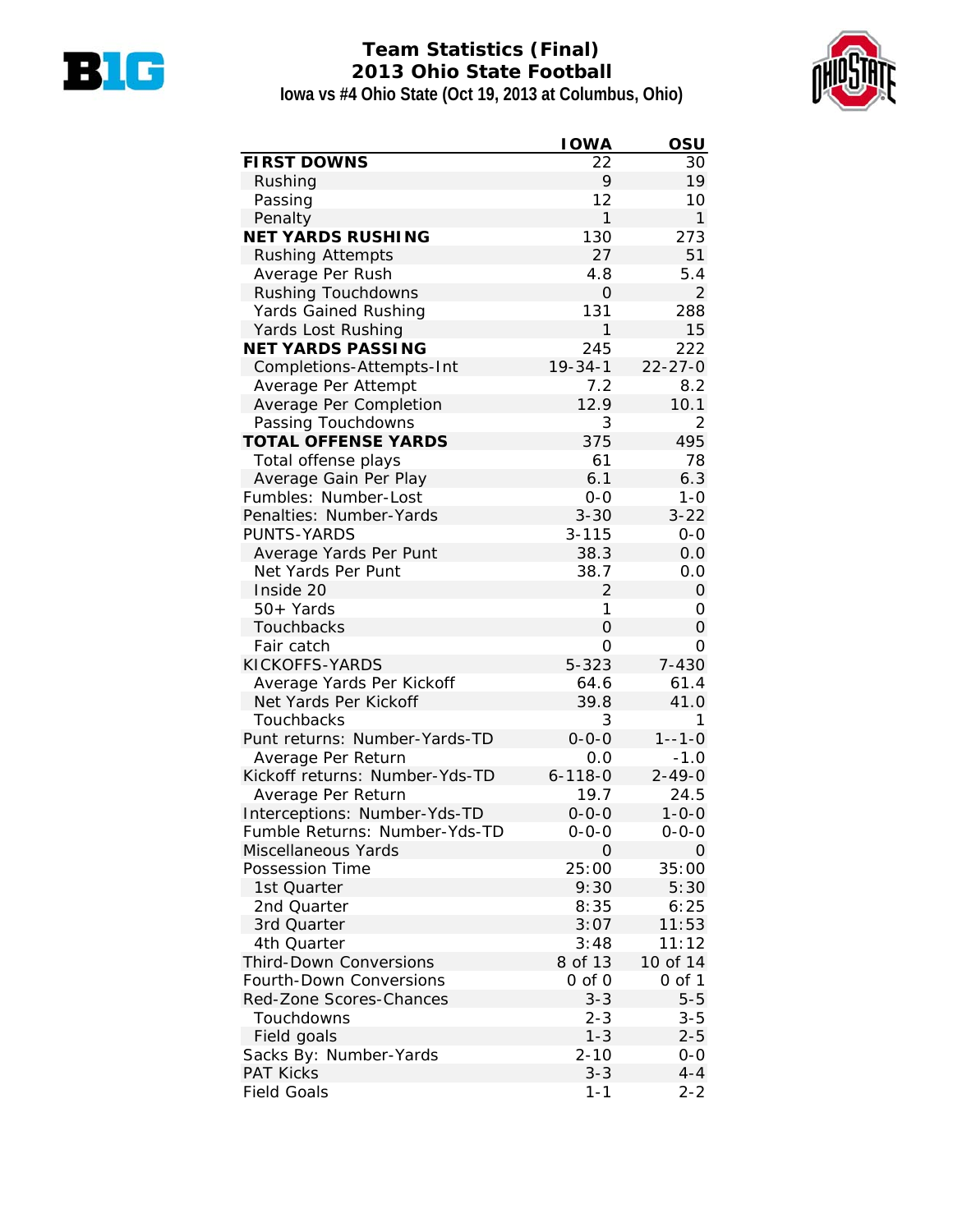

# **Individual Statistics (Final) 2013 Ohio State Football Iowa vs #4 Ohio State (Oct 19, 2013 at Columbus, Ohio)**



### **Iowa Ohio State**

| Rushing                          |                | No. Gain Loss                 |          | Net<br>TD.     | Lg             | Avg               |
|----------------------------------|----------------|-------------------------------|----------|----------------|----------------|-------------------|
| Bullock, Damon                   | 10             | 56                            | 0        | 56             | 12<br>0        | 5.6               |
| Weisman, Mark                    | 10             | 52                            | 0        | 52             | 0<br>12        | 5.2               |
| Daniels Jr., L                   | 4              | 15                            | 1        | 14             | 0<br>7         | 3.5               |
| Rudock, Jake                     | 3              | 8                             | 0        | 8              | 3<br>0         | 2.7               |
| Totals                           | 27             | 131                           | 1        | 130            | 12<br>0        | 4.8               |
|                                  |                |                               |          |                |                |                   |
|                                  |                |                               |          |                |                |                   |
| <b>Passing</b>                   |                | $C - A - I$                   |          | Yds TD Long    |                | Sack              |
| Rudock, Jake                     |                | $19 - 34 - 1$                 | 245      | 3              | 85             | 0                 |
| Totals                           |                | $19 - 34 - 1$                 | 245      | 3              | 85             | 0                 |
| <b>Receiving</b>                 |                | No. Yards                     | TD       | Long           |                |                   |
| Duzey, Jake                      | 6              | 138                           |          | 1              | 85             |                   |
| Fiedorowicz, CJ                  | 4              | 29                            |          | 1              | 11             |                   |
| Powell, Damond                   | 2              | 16                            |          | 0              | 9              |                   |
| Shumpert, Don                    | 2              | 11                            |          | 0              | 6              |                   |
| Smith, Tevaun                    | $\overline{2}$ |                               | 9        | Ο              | 6              |                   |
| Kittle, George                   | 1              | 24                            |          | 0              | 24             |                   |
| Plewa, Macon                     | 1              | 12                            |          | 0              | 12             |                   |
| Martin-Manley, K                 | 1              |                               | 6        | 1              | 6              |                   |
| Totals                           | 19             | 245                           |          | 3              | 85             |                   |
|                                  |                |                               |          |                |                |                   |
| <b>Punting</b>                   | No.            | Yds                           |          |                | Avg Long In20  | ΤВ                |
| Kornbrath, C.                    | 3              | 115                           | 38.3     | 54             | $\overline{2}$ | 0                 |
| Totals                           | 3              | 115                           | 38.3     | 54             | $\mathfrak{D}$ | 0                 |
|                                  |                | Punt                          |          | <b>Kickoff</b> |                |                   |
|                                  |                |                               |          |                |                | Intercept         |
| Returns                          |                | No Yds Lg No Yds Lg No Yds Lg |          |                |                |                   |
| Cotton, Jordan                   | O              | O<br>0                        |          | 611831         | 0              | $\mathsf{O}$<br>0 |
| Totals                           | Ο              | Ο<br>0l                       | 6 1 1 8  | 31             | 0              | 0<br>0            |
|                                  |                |                               |          |                |                |                   |
|                                  |                |                               |          |                |                |                   |
|                                  |                |                               |          |                |                |                   |
| <b>Field goals</b>               | Qtr            | <u>Time</u>                   |          | Dist Result    |                |                   |
| Meyer, Mike                      | 1st            | 00:07                         |          | 28 yards Good  |                |                   |
|                                  |                |                               |          |                |                |                   |
| <b>Kickoffs</b>                  |                | No. Yards                     | Avg      | TВ             |                |                   |
| Meyer, Mike                      | 5              | 323                           | 64.6     |                | 3              |                   |
|                                  |                |                               |          |                |                |                   |
|                                  |                |                               |          |                |                |                   |
| All-purpose                      | Run            | Rcv                           | ΚR       | PR             | IR.            | <u>Total</u>      |
| Duzey, Jake                      | 0              | 138                           | 0        | 0              | 0              | 138               |
| Cotton, Jordan<br>Bullock, Damon | 0<br>56        | 0<br>0                        | 118<br>0 | 0<br>0         | 0<br>0         | 118<br>56         |

| <u>Rushing</u>  |                | No. Gain Loss        |                |                |                | Net TD Lg Avg           |                |           |                                      |
|-----------------|----------------|----------------------|----------------|----------------|----------------|-------------------------|----------------|-----------|--------------------------------------|
| Hyde, Carlos    | 24             | 149                  |                | 0              | 149            |                         | 2              | 28        | 6.2                                  |
| Miller, Braxton | 18             | 112                  |                | 10             | 102            |                         | 0              | 16        | 5.7                                  |
| Wilson, Dontre  | 3              | 16                   |                | 0              | 16             |                         | 0              | 7         | 5.3                                  |
| Hall, Jordan    | $\overline{2}$ | 11                   |                | 0              | 11             |                         | 0              | 8         | 5.5                                  |
| Team            | 4              |                      | 0              | 5              | $-5$           |                         | 0              | 0         | $-1.2$                               |
| Totals          | 51             | 288                  |                | 15             | 273            |                         | 2              | 28        | 5.4                                  |
| <u>Passing</u>  |                | $C - A - I$          |                |                |                |                         |                |           | Yds TD Long Sack                     |
| Miller, Braxton |                | $22 - 27 - 0$        |                | 222            |                | $\overline{\mathbf{c}}$ | 58             |           | $\overline{2}$                       |
| Totals          |                | $22 - 27 - 0$        |                | 222            |                | $\overline{2}$          | 58             |           | $\overline{2}$                       |
| Receiving       |                | No. Yards            |                |                | TD             | Long                    |                |           |                                      |
| Smith, Devin    |                | 7                    | 72             |                | 1              |                         | 16             |           |                                      |
| Heuerman, Jeff  |                | 5                    | 38             |                | 0              |                         | 15             |           |                                      |
| Spencer, Evan   |                | 4                    | 28             |                | 0              |                         | 10             |           |                                      |
| Brown, Corey    |                | 3                    | 72             |                | 1              |                         | 58             |           |                                      |
| Hall, Jordan    |                | $\overline{2}$       |                | 3              | 0              |                         | $\overline{2}$ |           |                                      |
| Wilson, Dontre  |                | 1                    |                | 9              | 0              |                         | 9              |           |                                      |
| Totals          | 22             |                      | 222            |                | $\overline{2}$ |                         | 58             |           |                                      |
| <b>Punting</b>  | <u>No.</u>     |                      |                |                |                | Yds Avg Long In20       |                |           | TB                                   |
| Totals          | 0              |                      | 0              | 0.0            |                | 0                       |                | 0         | 0                                    |
|                 |                |                      |                |                |                |                         |                |           |                                      |
|                 |                | Punt                 |                |                | Kickoff        |                         |                |           | $\blacksquare$ Intercept             |
| <b>Returns</b>  |                |                      |                |                |                |                         |                |           | <u>No Yds Lg No Yds Lg No Yds Lg</u> |
| Brown, Corey    | 1              | $-1$                 | ΟI             | 0              | $\overline{O}$ | 0l                      | 0              | 0         | 0                                    |
| Hall, Jordan    | 0              | 0                    | 01             | $\mathbf{1}$   | 24             | 24                      | 0              | 0         | 0                                    |
| Wilson, Dontre  | 0              | O                    | 01             | 1              | 25             | 25I                     | O              | 0         | 0                                    |
| Powell, Tyvis   | ი              | O                    | $\overline{O}$ | 0              | 0              | $\overline{O}$          | 1              | O         | $\overline{0}$                       |
| Totals          | 1              | -1                   | Οl             | $\overline{2}$ | 49             | 25                      | 1              | O         | 0                                    |
| Field goals     | Qtr            | Time                 |                |                |                | Dist Result             |                |           |                                      |
| Basil, Drew     | 1st            | 04:00                |                |                |                | 27 yards Good           |                |           |                                      |
| Basil, Drew     | 4th -          | 05:50                |                |                |                | 25 yards Good           |                |           |                                      |
| Kickoffs        |                | <u>No. Yards Avg</u> |                |                |                | TВ                      |                | <u>ОВ</u> |                                      |
| Basil, Drew     |                |                      | 430            |                | 61.4           |                         | 1              |           |                                      |
| All-purpose     | Run            |                      | <b>Rcv</b>     | KR             |                | PR                      | IR.            |           | Total                                |
| Hyde, Carlos    | 149            |                      | 0              | 0              |                | 0                       | 0              |           | 149                                  |
| Miller, Braxton | 102            |                      | $\mathbf 0$    | 0              |                | 0                       | 0              |           | 102                                  |
| Smith, Devin    |                | 0                    | 72             | 0              |                | 0                       | 0              |           | 72                                   |
|                 |                |                      |                |                |                |                         |                |           |                                      |

Brown, Corey 0 72 0 -1 0 71

FUMBLES: Iowa-None. Ohio State-Miller, Braxton 1-0.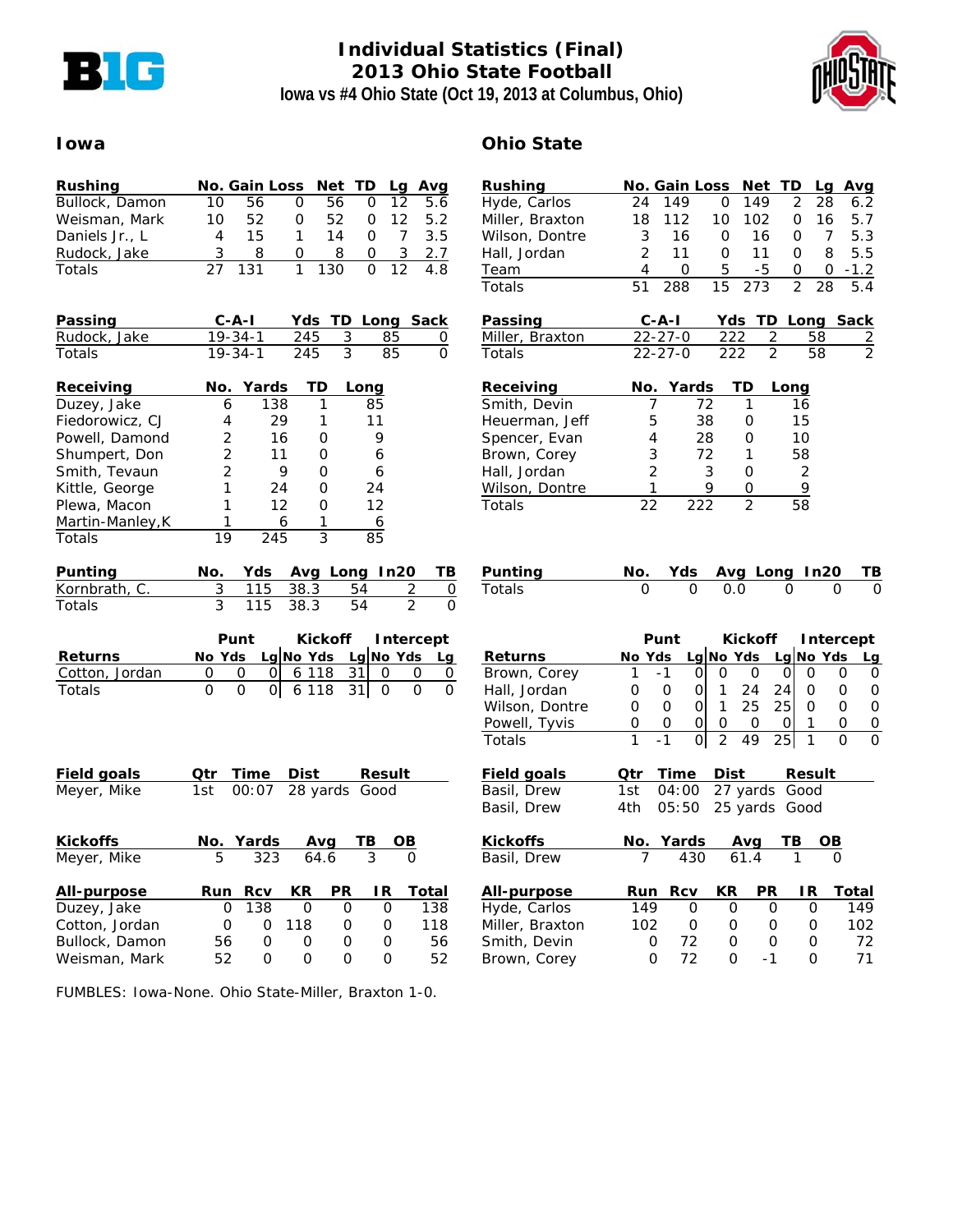

### **Defensive Statistics (Final) 2013 Ohio State Football Iowa vs #4 Ohio State (Oct 19, 2013 at Columbus, Ohio)**



| #              | <b>I</b> owa               | Solo                           |                     |                      | <b>Ast Total Sacks-Yds</b> | <b>TFL-Yds</b>           |                          | FF FR-Yds      | Int-Yds BrUp       |                               | <b>Blks</b>              | QBH                      |
|----------------|----------------------------|--------------------------------|---------------------|----------------------|----------------------------|--------------------------|--------------------------|----------------|--------------------|-------------------------------|--------------------------|--------------------------|
|                | 14 King, Desmond           | 10                             | 2                   | 12                   |                            |                          |                          |                |                    |                               |                          |                          |
|                | 44 Morris, James           | 6                              | 6                   | 12                   |                            |                          |                          |                |                    |                               |                          |                          |
|                | 31 Hitchens, A.            | 3                              | 8                   | 11                   | $\overline{a}$             |                          | $\overline{a}$           |                |                    | $\overline{a}$                |                          |                          |
|                | 98 Hardy, Mike             | $\overline{4}$                 | 5                   | 9                    |                            |                          |                          |                |                    |                               |                          |                          |
|                | 20 Kirksey, C.             | 5                              | $\overline{2}$      | 7                    | $\blacksquare$             |                          |                          |                |                    | $\overline{a}$                | $\overline{a}$           |                          |
|                | 5 Miller, Tanner           | 4                              | 3                   | $\overline{7}$       |                            |                          | $\mathbf{1}$             |                |                    |                               |                          |                          |
|                | 37 Lowdermilk, J.          | 4                              | $\overline{2}$      | 6                    | $\overline{\phantom{a}}$   |                          |                          |                |                    | $\overline{a}$                |                          |                          |
|                | 19 Lowery, B.J.            | $\overline{4}$                 | $\mathbf{1}$        | 5                    |                            |                          |                          |                |                    |                               |                          |                          |
|                | 95 Ott, Drew               | $\overline{c}$                 | $\mathfrak{Z}$      | 5                    |                            |                          |                          |                |                    |                               |                          |                          |
|                | 71 Davis, Carl             | 1                              | $\mathfrak{Z}$      | 4                    | $1.0 - 3$                  | $1.0 - 3$                |                          |                |                    |                               |                          |                          |
|                | 34 Meier, Nate             | $\overline{c}$                 | $\mathsf{O}\xspace$ | 2                    | $1.0 - 7$                  | $1.0 - 7$                | L,                       |                |                    | $\blacksquare$                | ٠                        |                          |
|                | 39 Perry, Travis           | $\mathbf{1}$                   | $\overline{0}$      | $\mathbf{1}$         |                            |                          |                          |                |                    |                               |                          |                          |
|                | 22 Powell, Damond          | 1                              | $\Omega$            | 1                    | $\overline{\phantom{m}}$   | $\frac{1}{2}$            | ÷                        |                |                    | $\frac{1}{2}$                 | $\overline{\phantom{a}}$ |                          |
|                | 90 Trinca-Pasat, L         | $\mathbf{1}$                   | $\Omega$            | 1                    |                            |                          |                          |                |                    | 1                             |                          |                          |
| 7 <sup>7</sup> | Draper, Sean               | 1                              | $\mathsf{O}\xspace$ | 1                    | $\overline{a}$             |                          |                          |                |                    | $\overline{a}$                |                          |                          |
|                | 55 Collins, Marcus         | 1                              | $\Omega$            | 1                    |                            |                          |                          |                |                    |                               |                          |                          |
|                | 97 Cooper, Darian          | 1                              | $\mathsf{O}\xspace$ | 1                    | $\overline{a}$             | $\overline{a}$           |                          |                |                    | $\overline{a}$                |                          |                          |
|                | 52 Alston, Quinton         | $\mathbf 0$                    | $\mathbf{1}$        | $\mathbf{1}$         |                            |                          |                          |                |                    |                               |                          |                          |
|                | Totals                     | $\overline{51}$                | $\overline{36}$     | $\overline{87}$      | $2.0 - 10$                 | $2.0 - 10$               | $\mathbf{1}$             | $0 - 0$        | $0 - 0$            | $\mathbf{1}$                  | $\overline{0}$           | $\mathsf{O}$             |
|                | # Ohio State               | Solo                           |                     |                      | Ast Total Sacks-Yds        | <b>TFL-Yds</b>           |                          | FF FR-Yds      | Int-Yds BrUp       |                               | <b>Blks</b>              | QBH                      |
|                | 1A Shazier, Ryan           | 4                              | 5                   | 9                    |                            |                          |                          |                |                    |                               |                          | 1                        |
|                | 14 Grant, Curtis           | $\mathbf{1}$                   | $\overline{7}$      | 8                    |                            |                          |                          |                |                    |                               |                          |                          |
|                | 37 Perry, Joshua           | 4                              | $\overline{2}$      | 6                    |                            |                          |                          |                |                    |                               |                          |                          |
|                | 26 Reeves, Armani          | 3                              | 3                   | 6                    |                            |                          |                          |                |                    | 1                             |                          |                          |
| 4              | Barnett, C.J.              | 4                              | 0                   |                      |                            |                          |                          |                |                    |                               |                          |                          |
| 3 <sup>7</sup> |                            |                                |                     | 4                    | $\blacksquare$             | $\overline{a}$           | L,                       |                |                    | $\overline{a}$                |                          |                          |
|                | Brown, Pitt                | 3                              | $\mathbf{1}$        | $\overline{4}$       |                            |                          | L,                       |                |                    |                               |                          |                          |
|                | 0A Roby, Bradley           | 3                              | 1                   | 4                    | $\blacksquare$             | $\equiv$                 | $\overline{\phantom{a}}$ | $\overline{a}$ | ÷,                 | ÷,                            | $\overline{a}$           |                          |
| 8              | Spence, Noah               | 1                              | 3                   | 4                    |                            |                          |                          |                |                    |                               |                          |                          |
|                | 63 Bennett, M              | 1                              | $\overline{2}$      | 3                    | $\overline{a}$             | $1.0 - 1$                | $\overline{a}$           |                |                    | L.                            |                          |                          |
|                | 92 Washington, A           | 0                              | 3                   | 3                    |                            |                          |                          |                |                    |                               |                          |                          |
|                | 12 Grant, Doran            | $\overline{c}$                 | $\mathsf{O}\xspace$ | $\overline{c}$       |                            | ÷                        | L,                       |                |                    | 2                             |                          |                          |
|                | 51 Hale, Joel              | $\mathbf{1}$                   | $\mathbf{1}$        | $\overline{2}$       |                            |                          |                          |                |                    |                               |                          | $\overline{\phantom{a}}$ |
|                | 97 Bosa, Joey              | 0                              | $\overline{2}$      | $\overline{2}$       | $\blacksquare$             | $\overline{\phantom{a}}$ | $\overline{\phantom{a}}$ | ٠              | ٠                  | $\frac{1}{2}$                 | $\overline{\phantom{a}}$ | $\overline{2}$           |
|                | 16 Burrows, Cam            | $\mathbf{1}$                   | $\Omega$            | 1                    |                            |                          |                          |                |                    |                               |                          |                          |
|                | 30 Bogard, Devan           | 1                              | $\overline{0}$      | 1                    |                            |                          |                          |                |                    |                               |                          |                          |
|                | 24 Basil, Drew             | 1                              | $\Omega$            | 1                    |                            |                          |                          |                |                    |                               |                          |                          |
| 1              | Wilson, Dontre             | 1                              | 0                   | 1                    |                            |                          |                          |                |                    |                               |                          |                          |
|                | 55 Williams, C             | 1                              | $\mathbf 0$         | 1                    |                            |                          |                          |                |                    |                               |                          |                          |
|                | 72 Carter, Chris           | 0                              | 1                   | 1                    | $\blacksquare$             | ÷.                       | $\overline{a}$           | ÷,             | ÷,                 | $\blacksquare$                | $\overline{a}$           |                          |
| T.             | Team                       | $\mathbf 0$                    | $\mathbf{1}$        | 1                    |                            |                          |                          |                |                    |                               |                          |                          |
|                | 3B Marcus, Jamal           | 0                              | $\Omega$            | 0                    |                            |                          |                          |                |                    | 1                             |                          |                          |
|                | 23 Powell, Tyvis<br>Totals | $\mathbf 0$<br>$\overline{32}$ | $\mathbf{O}$<br>32  | $\overline{0}$<br>64 | $0.0 - 0$                  | $1.0 - 1$                | $\Omega$                 | $0 - 0$        | $1 - 0$<br>$1 - 0$ | $\overline{\phantom{a}}$<br>4 | $\Omega$                 | 3                        |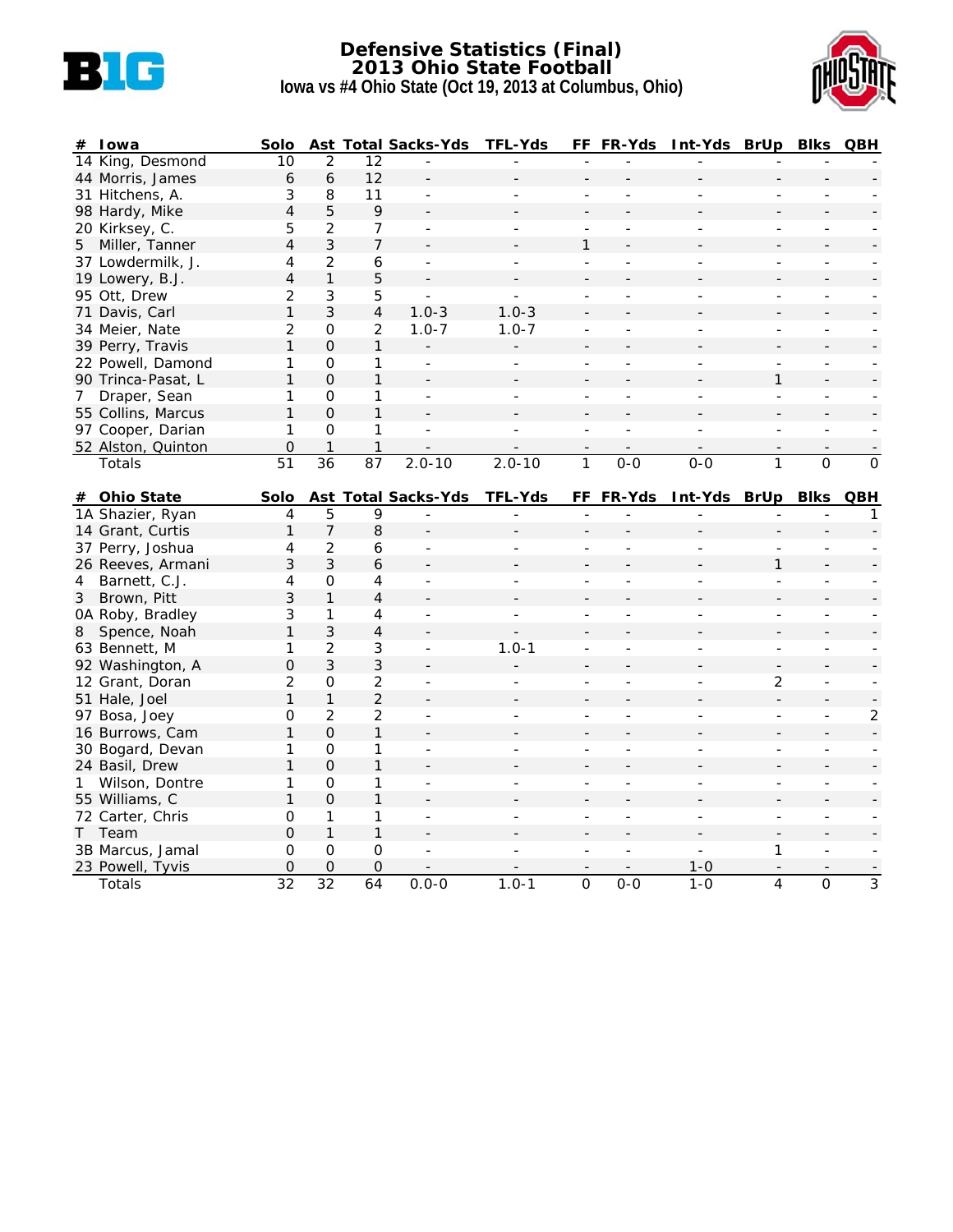

# **Participation Report (Final) 2013 Ohio State Football Iowa vs #4 Ohio State (Oct 19, 2013 at Columbus, Ohio)**



#### **Iowa**

### **Ohio State**

| Pos        | ## | <b>OFFENSE</b>  | Pos          | ## | <b>OFFENSE</b>  |
|------------|----|-----------------|--------------|----|-----------------|
| LT.        | 68 | Scherff, B.     | LT.          | 74 | Mewhort, Jack   |
| LG         | 58 | Simmons, Eric   | LG           | 78 | Norwell, Andrew |
| C          | 63 | Blythe, Austin  | $\mathsf{C}$ | 71 | Linsley, Corey  |
| RG         | 65 | Walsh, Jordan   | <b>RG</b>    | 79 | Hall, Marcus    |
| <b>RT</b>  | 70 | Van Sloten, B.  | <b>RT</b>    | 68 | Decker, Taylor  |
| TE         | 86 | Fiedorowicz, CJ | TE           | 86 | Heuerman, Jeff  |
| TE         | 82 | Hamilton, Ray   | X.           | 9  | Smith, Devin    |
| TE         | 87 | Duzey, Jake     | QB           | 5  | Miller, Braxton |
| QB         | 15 | Rudock, Jake    | TВ           | 34 | Hyde, Carlos    |
| <b>RB</b>  | 45 | Weisman, Mark   | HB           | 10 | Brown, Corey    |
| <b>WR</b>  | 23 | Cotton, Jordan  | Ζ            | 6  | Spencer, Evan   |
|            |    |                 |              |    |                 |
| Pos        | ## | <b>DEFENSE</b>  | Pos          | ## | <b>DEFENSE</b>  |
| DE         | 95 | Ott, Drew       | <b>VIPR</b>  | 8  | Spence, Noah    |
| DT         | 71 | Davis, Carl     | DT           | 63 | Bennett, M      |
| DT         | 90 | Trinca-Pasat, L | ΝG           | 51 | Hale, Joel      |
| DE         | 79 | Alvis, Dominic  | DE           | 97 | Bosa, Joey      |
| OLB        | 20 | Kirksey, C.     | LB           | 1A | Shazier, Ryan   |
| <b>MLB</b> | 44 | Morris, James   | MLB          | 14 | Grant, Curtis   |
| <b>WLB</b> |    |                 |              |    |                 |
|            | 31 | Hitchens, A.    | <b>SLB</b>   | 37 | Perry, Joshua   |
| CВ         | 19 | Lowery, B.J.    | CB           | 0A | Roby, Bradley   |
| FS.        | 5  | Miller, Tanner  | <b>FS</b>    | 3  | Brown, Pitt     |
| SS         | 37 | Lowdermilk, J.  | SS           | 4  | Barnett, C.J.   |

Iowa: 4-Smith, Tevaun, 5C-Bullock, Damon, 6-Spearman, R., 7-Draper, Sean, 8-Shumpert, Don, 9A-Kornbrath, C., 11-Martin-Manley,K, 12-Gair, Anthony, 17-Hillyer, Jacob, 21-Law, Nico, 22-Powell, Damond, 27-Lomax, Jordan, 29-Daniels Jr., L, 34-Meier, Nate, 35-Smith, Gavin, 38-Cox, Adam, 39-Perry, Travis, 42-Plewa, Macon, 46-Kittle, George, 52-Alston, Quinton, 55-Collins, Marcus, 61-Kreiter, Casey, 78-Donnal, Andrew, 80-Krieger-Coble,H, 89-VandeBerg, Matt, 96-Meyer, Mike, 97-Cooper, Darian, 98-Hardy, Mike.

Ohio State: 0D-Moore, J.T., 1-Wilson, Dontre, 3B-Marcus, Jamal, 5A-Brown, Tommy, 7-Hall, Jordan, 11-Bell, Vonn, 13-Guiton, Kenny, 16-Burrows, Cam, 20-Tanner, Ron, 23-Powell, Tyvis, 24-Basil, Drew, 26-Reeves, Armani, 28-Ball, Warren, 30-Bogard, Devan, 38-Fada, Craig, 44-Mitchell, Mike, 49-Cataline, Craig, 55-Williams, C, 56-Makridis, G, 64-Blackman, Ivon, 66-Dodson, Kyle, 69-Kramer, Eric, 72-Carter, Chris, 76-Baldwin, Darryl, 81-Vannett, Nick, 88-Miller, Steve, 90-Schutt, Tommy, 92-Washington, A.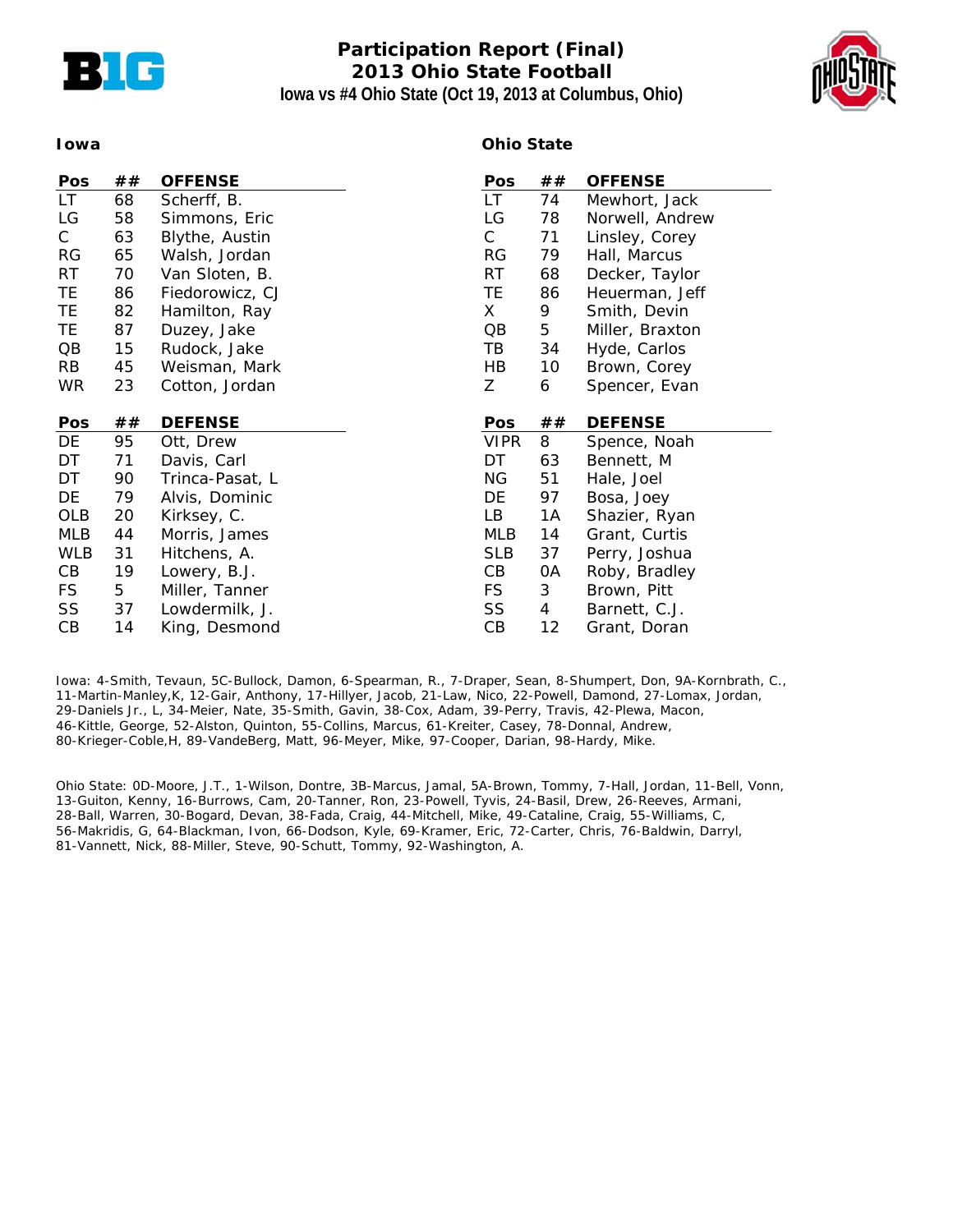

# **Drive Chart (By Team) (Final) 2013 Ohio State Football**



**Iowa vs #4 Ohio State (Oct 19, 2013 at Columbus, Ohio)**

|             | <b>Drive Started</b> |      |       |                 |            |       | <b>Drive Ended</b> |                                      |          |  |
|-------------|----------------------|------|-------|-----------------|------------|-------|--------------------|--------------------------------------|----------|--|
| Team        | Qtr                  | Spot | Time  | <b>Obtained</b> | Spot       | Time  | How lost           | - Yds<br>PI                          | TOP      |  |
| <b>IOWA</b> | 1st                  | 120  | 15:00 | Kickoff         | <b>OOO</b> | 09:23 | *TOUCHDOWN         | - 80<br>12                           | $5:37$ . |  |
| <b>IOWA</b> |                      | 123  | 03:55 | Kickoff         | 010        | 00:07 | *FIELD GOAL        | $-67$<br>10                          | 3:48     |  |
| <b>IOWA</b> | 2nd                  | 131  | 13:52 | Kickoff         | 000        | 07:21 | *TOUCHDOWN         | - 69<br>15                           | 6:31     |  |
| <b>IOWA</b> |                      | 129  | 02:30 | Downs           | 142        | 00:32 | Punt               | 7 - 13                               | 1:58     |  |
| <b>IOWA</b> | 3rd                  | 125  | 10:12 | Kickoff         | 149        | 07:56 | Punt               | $6 - 24$                             | 2:16     |  |
| <b>IOWA</b> |                      | 125  | 03:10 | Kickoff         | 000        | 02:30 | *TOUCHDOWN         | - 75                                 | 0:40     |  |
| <b>IOWA</b> | 4th                  | 119  | 13:19 | Kickoff         | 145        | 11:11 | Punt               | $5 - 26$                             | 2:08     |  |
| <b>IOWA</b> |                      | 125  | 05:50 | Kickoff         | 143        | 04:15 | Interception       | -18<br>6<br>$\overline{\phantom{a}}$ | 1:35     |  |

|                        | 1st     | 2nd   | 3rd     | 4th     | 1st   | 2nd   |          |
|------------------------|---------|-------|---------|---------|-------|-------|----------|
| <b>I</b> owa           | Otr     | Qtr   | Otr     | Otr     | Half  | Half  | Total    |
| Time of possession     | 09:30   | 08:35 | 03:07   | 03:48   | 18:05 | 06:55 | 25:00    |
| 3rd down conversions   | $2 - 3$ | $5-6$ | $0 - 1$ | $1 - 3$ | 7-9   | 1 - 4 | $8 - 13$ |
| Average field position | 121     | 130   | 125     | 122     | 125.  | 123   | 124      |
| 4th down conversions   | 0-0     | റ-റ   | ი-ი     | 0-0     | 0-0   | 0-0   | 0-0      |

|             |                 |                 | <b>Drive Started</b> |                 |                 | <b>Drive Ended</b> | Consumed        |                                      |      |
|-------------|-----------------|-----------------|----------------------|-----------------|-----------------|--------------------|-----------------|--------------------------------------|------|
| <b>Team</b> | Qtr             | <b>Spot</b>     | Time                 | <b>Obtained</b> | Spot            | Time               | <b>How lost</b> | Yds<br>PL<br>$\blacksquare$          | TOP  |
| <b>OSU</b>  | 1st             | O <sub>25</sub> | 09:23                | Kickoff         | 110             | 04:00              | *FIELD GOAL     | - 65<br>12                           | 5:23 |
| OSU         |                 | O26             | 00:02                | Kickoff         | 100             | 13:58              | *TOUCHDOWN      | $4 - 74$                             | 1:04 |
| <b>OSU</b>  | 2 <sub>nd</sub> | IO25            | 07:21                | Kickoff         | 129             | 02:30              | Downs           | $9 - 46$                             | 4:51 |
| OSU         |                 | <b>OO4</b>      | 00:32                | Punt            | O <sub>03</sub> | 00:00              | End of half     | (1)<br>$\overline{\phantom{a}}$      | 0:32 |
| <b>OSU</b>  | 3rd             | lO25            | 15:00                | Kickoff         | 100             | 10:18              | *TOUCHDOWN      | - 75<br>13                           | 4:42 |
| <b>OSU</b>  |                 | 016             | 07:56                | Punt            | 100             | 03:15              | *TOUCHDOWN      | - 84<br>11                           | 4:41 |
| <b>OSU</b>  |                 | O <sub>25</sub> | 02:30                | Kickoff         | 100             | 13:24              | *TOUCHDOWN      | - 75<br>10                           | 4:06 |
| OSU         | 4th             | O28             | 11:11                | Punt            | 108             | 05:50              | *FIELD GOAL     | $-64$<br>11                          | 5:21 |
| OSU         |                 | O49             | 04:15                | Interception    | 133             | 00:00              | End of half     | -18<br>9<br>$\overline{\phantom{a}}$ | 4:15 |

|                        | 1st     | 2nd          | 3rd             | 4th     | 1st             | 2nd             |                 |
|------------------------|---------|--------------|-----------------|---------|-----------------|-----------------|-----------------|
| <b>Ohio State</b>      | Otr     | Otr          | Otr             | Otr     | Half            | Half            | Total           |
| Time of possession     | 05:30   | 06:25        | 11:53           | 11:12   | 11:55           | 23:05           | 35:00           |
| 3rd down conversions   | $1 - 2$ | $1 - 2$      | $3 - 3$         | $5 - 7$ | $2 - 4$         | $8 - 10$        | $10 - 14$       |
| Average field position | O25     | O14          | O <sub>22</sub> | O38     | O <sub>20</sub> | O <sub>28</sub> | O <sub>24</sub> |
| 4th down conversions   | $0 - 0$ | $\Omega - 1$ | $0 - 0$         | $0 - 0$ | $0 - 1$         | ი-ი             | $0 - 1$         |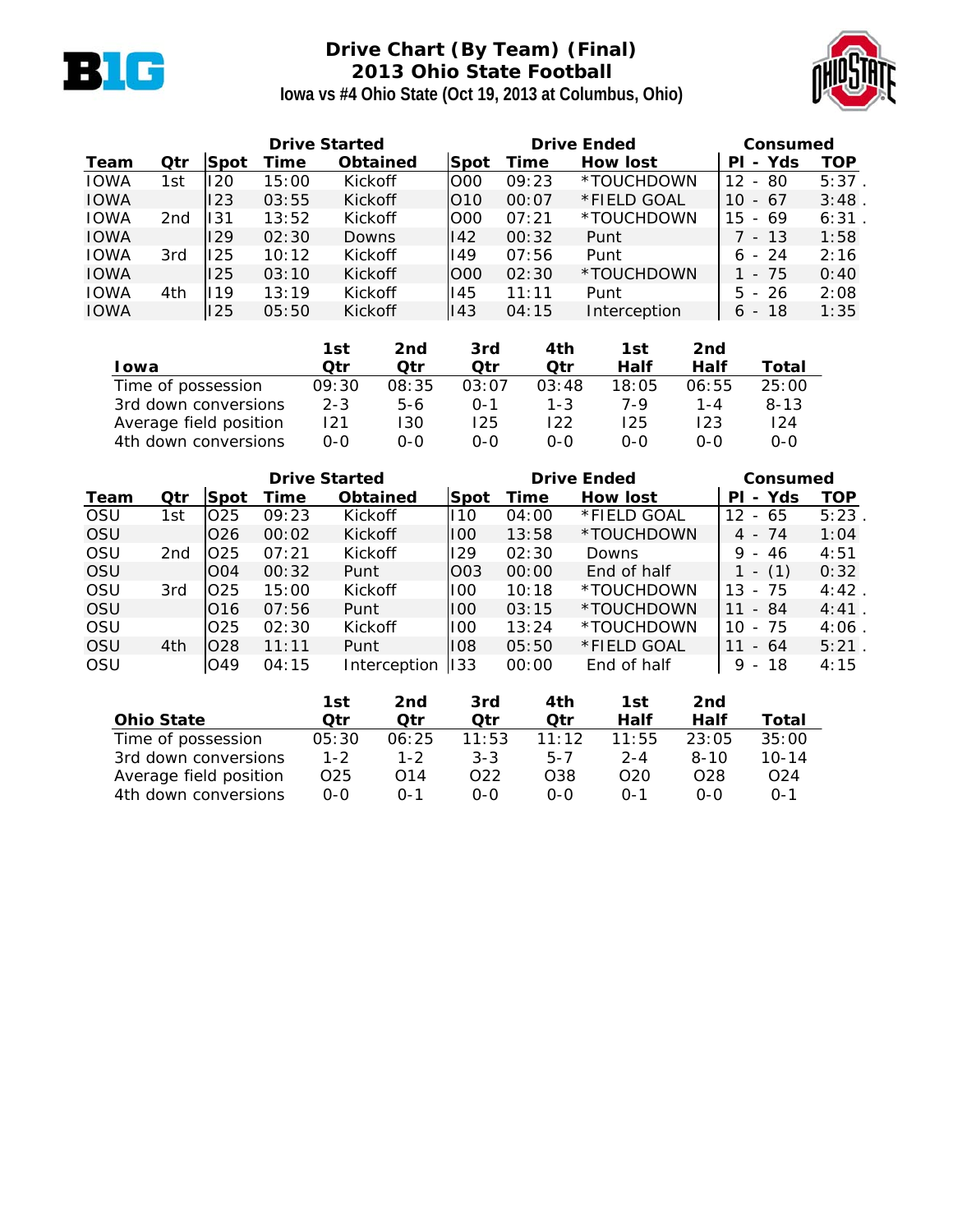

# **Drive Chart (By Quarter) (Final) 2013 Ohio State Football**



**Iowa vs #4 Ohio State (Oct 19, 2013 at Columbus, Ohio)**

| <b>Drive Started</b> |     |                  |       |                 |            | <b>Drive Ended</b> | Consumed     |                                      |      |
|----------------------|-----|------------------|-------|-----------------|------------|--------------------|--------------|--------------------------------------|------|
| Team                 | Qtr | <b>Spot</b>      | Time  | <b>Obtained</b> | Spot       | Time               | How lost     | Yds<br>ΡI<br>$\blacksquare$          | TOP  |
| <b>IOWA</b>          | 1st | 120              | 15:00 | Kickoff         | <b>OOO</b> | 09:23              | *TOUCHDOWN   | 12<br>80<br>$\overline{\phantom{a}}$ | 5:37 |
| OSU                  |     | O <sub>25</sub>  | 09:23 | Kickoff         | 110        | 04:00              | *FIELD GOAL  | $12 \overline{ }$<br>- 65            | 5:23 |
| <b>IOWA</b>          |     | 123              | 03:55 | Kickoff         | 010        | 00:07              | *FIELD GOAL  | 10<br>67<br>$\sim$                   | 3:48 |
| OSU                  |     | O <sub>26</sub>  | 00:02 | Kickoff         | 100        | 13:58              | *TOUCHDOWN   | $4 - 74$                             | 1:04 |
| <b>IOWA</b>          | 2nd | 131              | 13:52 | Kickoff         | O00        | 07:21              | *TOUCHDOWN   | 15<br>- 69                           | 6:31 |
| OSU                  |     | O <sub>25</sub>  | 07:21 | Kickoff         | 129        | 02:30              | Downs        | $9 - 46$                             | 4:51 |
| <b>IOWA</b>          |     | 129              | 02:30 | Downs           | 142        | 00:32              | Punt         | 7 -<br>13                            | 1:58 |
| OSU                  |     | O <sub>0</sub> 4 | 00:32 | Punt            | O03        | 00:00              | End of half  | (1)                                  | 0:32 |
| OSU                  | 3rd | O <sub>25</sub>  | 15:00 | Kickoff         | 100        | 10:18              | *TOUCHDOWN   | 13<br>75<br>$\overline{\phantom{a}}$ | 4:42 |
| <b>IOWA</b>          |     | 125              | 10:12 | Kickoff         | 149        | 07:56              | Punt         | $6 - 24$                             | 2:16 |
| OSU                  |     | 016              | 07:56 | Punt            | 100        | 03:15              | *TOUCHDOWN   | 84<br>11<br>$\overline{\phantom{0}}$ | 4:41 |
| <b>IOWA</b>          |     | 125              | 03:10 | Kickoff         | O00        | 02:30              | *TOUCHDOWN   | 75<br>$\sim$                         | 0:40 |
| OSU                  |     | O <sub>25</sub>  | 02:30 | Kickoff         | 100        | 13:24              | *TOUCHDOWN   | 75<br>10<br>$\overline{\phantom{a}}$ | 4:06 |
| <b>IOWA</b>          | 4th | 119              | 13:19 | Kickoff         | 145        | 11:11              | Punt         | $5 - 26$                             | 2:08 |
| OSU                  |     | O <sub>28</sub>  | 11:11 | Punt            | 108        | 05:50              | *FIELD GOAL  | 11<br>- 64                           | 5:21 |
| <b>IOWA</b>          |     | 125              | 05:50 | Kickoff         | 143        | 04:15              | Interception | 18<br>6 -                            | 1:35 |
| OSU                  |     | O49              | 04:15 | Interception    | 133        | 00:00              | End of half  | 9<br>18<br>$\overline{\phantom{a}}$  | 4:15 |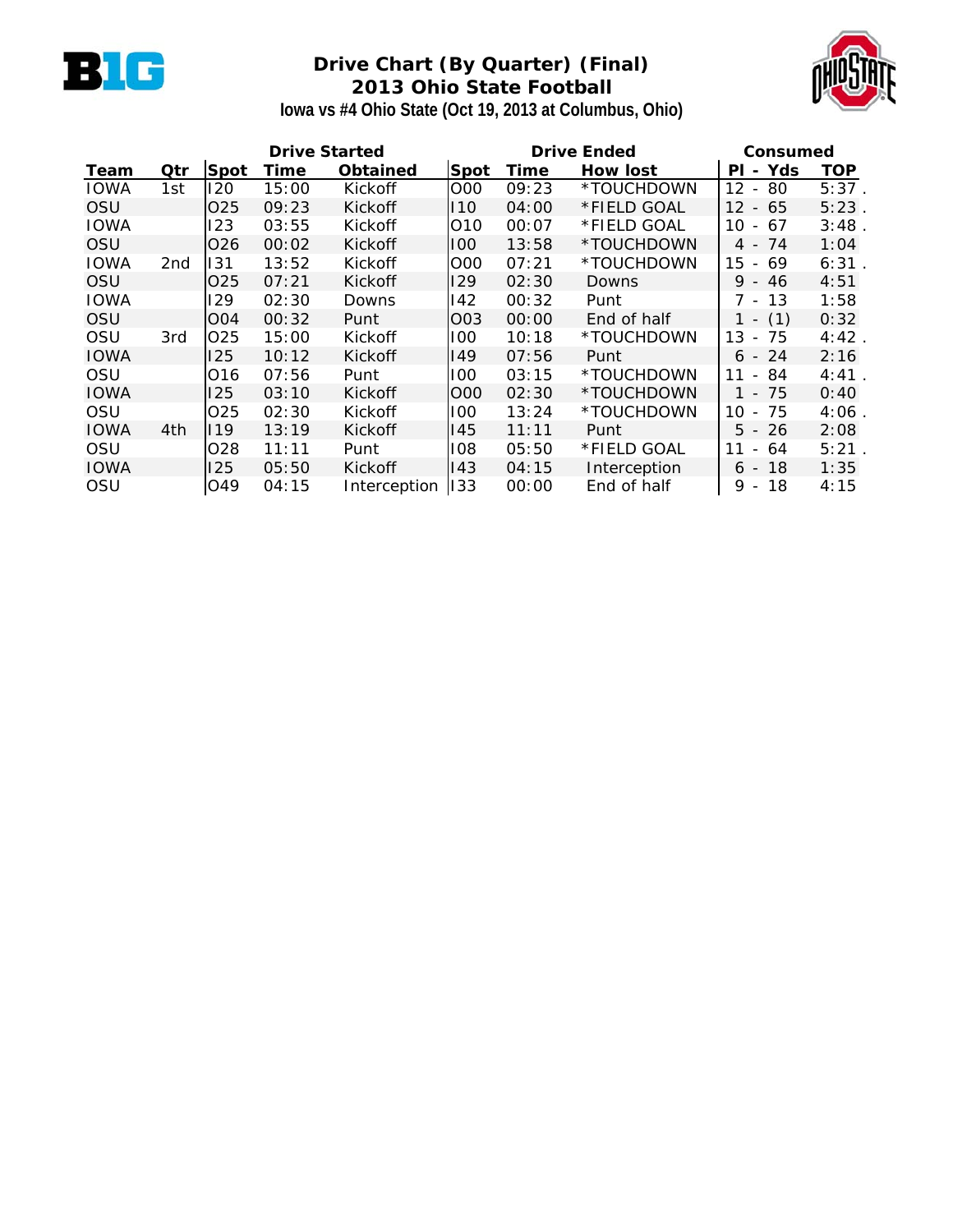

### **Play-by-Play Summary (1st quarter) Iowa vs #4 Ohio State (Oct 19, 2013 at Columbus, Ohio)**



*Ohio State wins thecoin toss and defers to teh second half. Iowa will receive, Ohio State to defend the South goal.* 1-10 Iowa 35 OSU ball on OSU35. Basil, Drew kickoff 62 yards to the IOWA3, Cotton, Jordan return 17 yards to the IOWA20 (Basil, Drew). 1-10 Iowa 20 Rudock, Jake pass complete to Duzey, Jake for 5 yards to the IOWA25, out-of-bounds. 2-5 Iowa 25 Weisman, Mark rush for 4 yards to the IOWA29 (Spence, Noah; Bennett, M).<br>2-1 Iowa 29 Bullock, Damon rush over left end for 2 yards to the IOWA31, 1ST DOWN IO 3-1 Iowa 29 Bullock, Damon rush over left end for 2 yards to the IOWA31, 1ST DOWN IOWA, out-of-bounds R1 (Roby, Bradley). 1-10 Iowa 31 Bullock, Damon rush over right guard for 2 yards to the IOWA33 (Hale, Joel). 2-8 Iowa 33 Bullock, Damon rush over left end for 10 yards to the IOWA43, 1ST DOWN IOWA, R2 out-of-bounds (Grant, Curtis). 1-10 Iowa 43 Rudock, Jake sideline pass complete to Kittle, George for 24 yards to the OSU33, 1ST DOWN P3 IOWA (Roby, Bradley). 1-10 OSU 33 Weisman, Mark rush up middle for 5 yards to the OSU28 (Hale, Joel; Bosa, Joey).<br>2-5 OSU 28 Rudock, Jake sideline pass complete to Duzey, Jake for 4 yards to the OSU24. 2-5 OSU 28 Rudock, Jake sideline pass complete to Duzey, Jake for 4 yards to the OSU24, out-of-bounds (Barnett, C.J.). 3-1 OSU 24 Rudock, Jake rush quarterback sneak for 3 yards to the OSU21, 1ST DOWN IOWA (Spence, R4 Noah;Bosa, Joey). 1-10 OSU 21 Bullock, Damon rush up middle for 2 yards to the OSU19 (Shazier, Ryan). 2-8 OSU 19 Rudock, Jake pass complete to Duzey, Jake for 15 yards to the OSU4, 1ST DOWN IOWA (Roby, P5 Bradley;Grant, Curtis). 1-G OSU 04 Rudock, Jake middle pass complete to Martin-Manley,K for 1 yard to the OSU3 (Bosa, Joey),

PENALTY OSU offside (Roby, Bradley) 2 yards to the OSU2, NO PLAY. 1-G OSU 02 Rudock, Jake pass complete to Fiedorowicz, CJ for 2 yards to the OSU0, TOUCHDOWN, clock

09:23. 1-G OSU 03 Meyer, Mike kick attempt good.

*TELEVISION TIMEOUT*

#### **Iowa 7, Ohio State 0**

*12 plays, 80 yards, 5:37* Meyer, Mike kickoff 65 yards to the OSU0, touchback.

**OHIO STATE drive start at 09:23.**

|         | OHIO STATE drive start at 09:23. |                                                                                           |                |
|---------|----------------------------------|-------------------------------------------------------------------------------------------|----------------|
|         | 1-10 OSU 25                      | Miller, Braxton pass complete to Heuerman, Jeff for 9 yards to the OSU34 (King, Desmond). |                |
| 2-1     | <b>OSU 34</b>                    | Deadball foul, PENALTY OSU false start (Hall, Marcus) 5 yards to the OSU29, NO PLAY.      |                |
| 2-6     | OSU 29                           | Hyde, Carlos rush up middle for 6 yards to the OSU35, 1ST DOWN OSU (Miller, Tanner).      | R <sub>1</sub> |
|         | 1-10 OSU 35                      | Miller, Braxton sideline pass complete to Brown, Corey for 6 yards to the OSU41 (Kirksey, |                |
|         |                                  | $C.$ ).                                                                                   |                |
| 2-4     | OSU 41                           | Miller, Braxton post pass complete to Spencer, Evan for 8 yards to the OSU49, 1ST DOWN    | P <sub>2</sub> |
|         |                                  | OSU (Lowery, B.J.).                                                                       |                |
|         | 1-10 OSU 49                      | Hyde, Carlos rush over right tackle for 5 yards to the IOWA46, out-of-bounds (Miller,     |                |
|         |                                  | Tanner).                                                                                  |                |
| $2 - 5$ | lowa 46                          | Miller, Braxton rush draw play for 4 yards to the IOWA42 (Davis, Carl; Ott, Drew).        |                |
| 3-1     | Iowa 42                          | Miller, Braxton rush up middle for 10 yards to the IOWA32, 1ST DOWN OSU (Morris, James).  | R <sub>3</sub> |
|         | 1-10 Iowa 32                     | Miller, Braxton rush left for 16 yards to the IOWA16, 1ST DOWN OSU (Lowery, B.J.).        | R <sub>4</sub> |
|         | 1-10 lowa 16                     | Wilson, Dontre rush over right end for 3 yards to the IOWA13 (Draper, Sean).              |                |
| $2 - 7$ | Iowa 13                          | Miller, Braxton rush for 3 yards to the IOWA10 (Lowdermilk, J.; Hardy, Mike).             |                |
| $3 - 4$ | Iowa 10                          | Timeout Ohio State, clock 04:09.                                                          |                |
| 3-4     | Iowa 10                          | Miller, Braxton middle pass incomplete to Spencer, Evan (Trinca-Pasat, L).                |                |
| 4-4     | lowa 10                          | Basil, Drew field goal attempt from 27 GOOD, clock 04:00.                                 |                |
|         |                                  |                                                                                           |                |

#### **Iowa 7, Ohio State 3** *12 plays, 65 yards, 5:28*

Basil, Drew kickoff 60 yards to the IOWA5, Cotton, Jordan return 18 yards to the IOWA23 (Reeves, Armani).

#### **IOWA drive start at 03:55.**

|         | TOWA drive start at 03:55.    |                                                                                                                                                                                  |                 |
|---------|-------------------------------|----------------------------------------------------------------------------------------------------------------------------------------------------------------------------------|-----------------|
|         | 1-10 Iowa 23                  | Timeout Iowa, clock 03:55.                                                                                                                                                       |                 |
|         | 1-10 Iowa 23                  | Weisman, Mark rush over right end for 3 yards to the IOWA26 (Bennett, M; Carter, Chris).                                                                                         |                 |
| $2 - 7$ | lowa 26                       | Rudock, Jake MI] pass complete to Fiedorowicz, CJ for 10 yards to the IOWA36, 1ST DOWN<br>IOWA (Grant, Curtis; Brown, Pitt).                                                     | P6.             |
|         | 1-10 Iowa 36                  | Bullock, Damon rush over left end for 12 yards to the IOWA48, 1ST DOWN IOWA,<br>out-of-bounds (Roby, Bradley).                                                                   | R7              |
|         | 1-10 Iowa 48                  | Rudock, Jake middle pass complete to Fiedorowicz, CJ for 6 yards to the OSU46 (Grant,<br>Doran).                                                                                 |                 |
| $2 - 4$ | OSU 46                        | Daniels Jr., L rush for 7 yards to the OSU39, 1ST DOWN IOWA (Perry, Joshua; Grant, Curtis).                                                                                      | R8.             |
|         | 1-10 OSU 39                   | Rudock, Jake pass complete to Fiedorowicz, CJ for 11 yards to the OSU28, 1ST DOWN IOWA<br>(Wilson, Dontre), PENALTY OSU personal foul (OA) 15 yards to the OSU13, 1ST DOWN IOWA. | X <sub>10</sub> |
|         | 1-10 OSU 13                   | 1st and $10$ .                                                                                                                                                                   |                 |
|         | Bradley Roby Ejected on play. |                                                                                                                                                                                  |                 |

*d*

1-10 OSU 13 Rudock, Jake pass incomplete to Martin-Manley,K.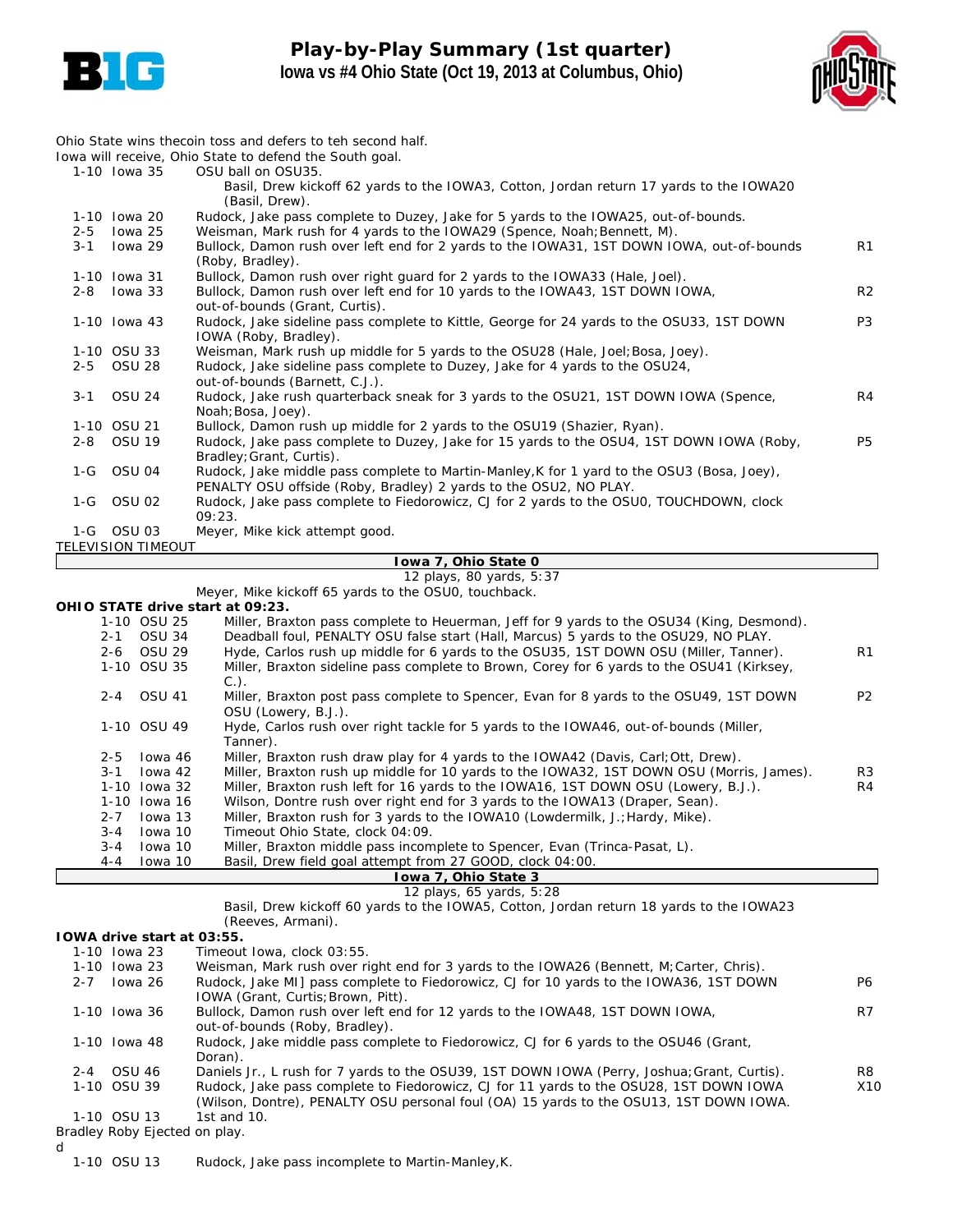

# **Play-by-Play Summary (1st quarter) Iowa vs #4 Ohio State (Oct 19, 2013 at Columbus, Ohio)**



|  | 2-10 OSU 13 | Weisman, Mark rush over left end for 3 yards to the OSU10 (Grant, Curtis; Shazier, Ryan). |
|--|-------------|-------------------------------------------------------------------------------------------|
|  | 3-7 OSU 10  | Rudock, Jake pass incomplete to Fiedorowicz, CJ, QB hurry by Bosa, Joey.                  |
|  | 4-7 OSU 10  | Meyer, Mike field goal attempt from 28 GOOD, clock 00:07.                                 |
|  |             | Towa 10, Ohio State 3                                                                     |
|  |             | 10 plays, 67 yards, 3:53                                                                  |
|  |             | Meyer, Mike kickoff 63 yards to the OSU2, Hall, Jordan return 24 yards to the OSU26       |

Meyer, Mike kickoff 63 yards to the OSU2, Hall, Jordan return 24 yards to the OSU26

(Perry, Travis). **OHIO STATE drive start at 00:02.**

1-10 OSU 26 Hyde, Carlos rush over right guard for 4 yards to the OSU30 (Ott, Drew). **END OF 1st QUARTER: Iowa 10, Ohio State 3**

|                        |       | Time             |      | 1st Downs |          |   |                  | <b>Conversions</b> |           |                   |           |
|------------------------|-------|------------------|------|-----------|----------|---|------------------|--------------------|-----------|-------------------|-----------|
| <b>Quarter Summary</b> | Score | <b>Poss</b>      | R    | P         |          |   | 3rd              | 4th                | Rushina   | Passing           | Penalties |
| Iowa                   |       | $10 \quad 09:30$ |      | 541       |          |   | $10 \quad 2 - 3$ | $O-O$              | $11 - 53$ | $8 - 10 - 0 - 77$ | $O-O$     |
| Ohio State             |       | 30.65:30         | ્ર ર |           | $\Omega$ | 4 | $1 - 2$          | $O-O$              | $8 - 51$  | $3 - 4 - 0 - 23$  | $3 - 22$  |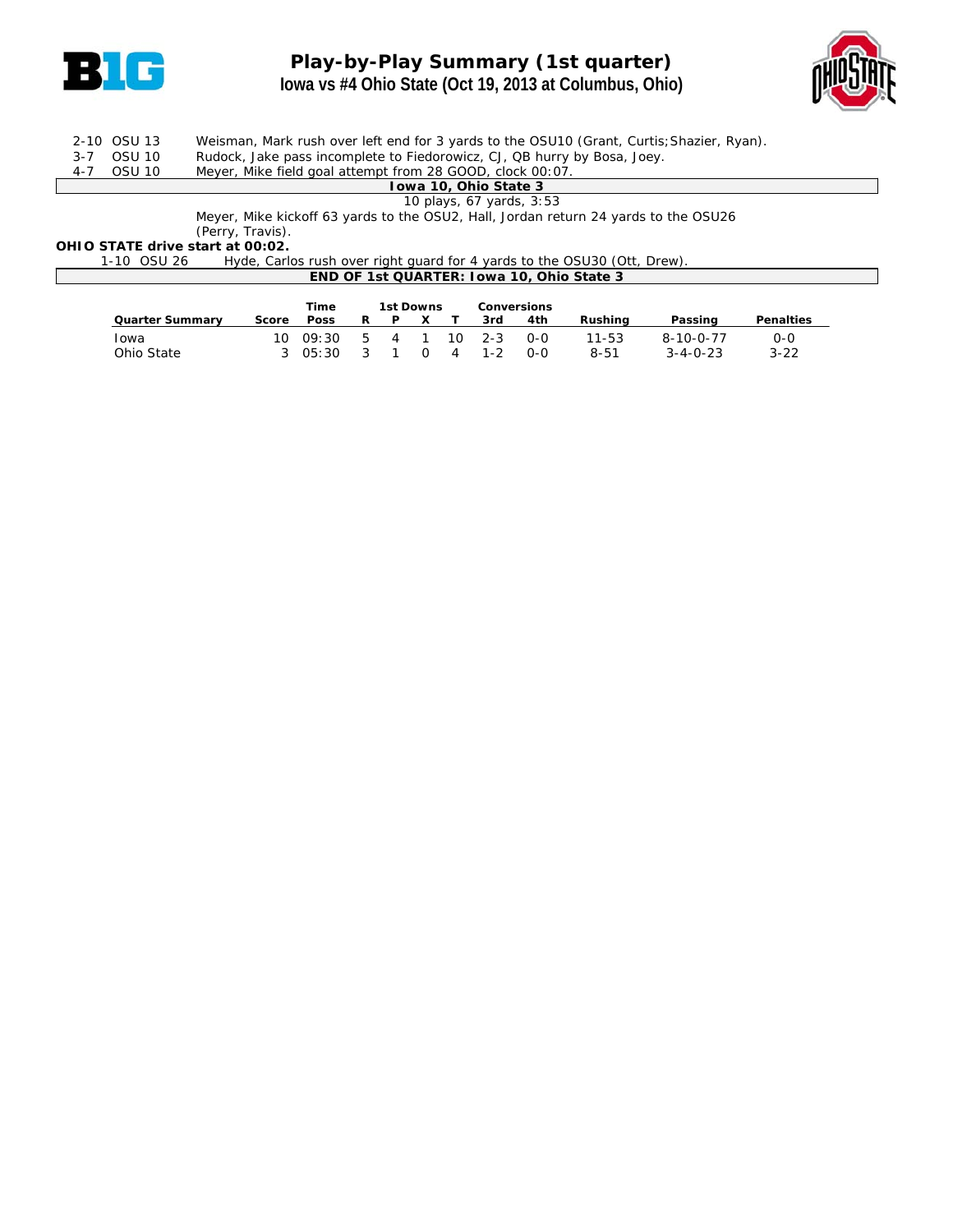

### **Quickie Statistics (1st quarter only) Iowa vs #4 Ohio State (Oct 19, 2013 at Columbus, Ohio)**



|                                   | <b>IOWA</b>  | OSU         |
|-----------------------------------|--------------|-------------|
| Score                             | 10           | 3           |
| <b>FIRST DOWNS</b>                | 10           | 4           |
| <b>RUSHES-YARDS (NET)</b>         | $11 - 53$    | $8 - 51$    |
| <b>PASSING YDS (NET)</b>          | 77           | 23          |
| Passes Att-Comp-Int               | $10 - 8 - 0$ | $4 - 3 - 0$ |
| <b>TOTAL OFFENSE PLAYS-YARDS</b>  | $21 - 130$   | $12 - 74$   |
| <b>Fumble Returns-Yards</b>       | $0 - 0$      | $0 - 0$     |
| Punt Returns-Yards                | $0 - 0$      | $0 - 0$     |
| Kickoff Returns-Yards             | $2 - 35$     | $1 - 24$    |
| <b>Interception Returns-Yards</b> | $0 - 0$      | $0-0$       |
| Punts (Number-Avg)                | $0 - 0.0$    | $0 - 0.0$   |
| Fumbles-Lost                      | $0 - 0$      | $0 - 0$     |
| Penalties-Yards                   | $0 - 0$      | $3 - 22$    |
| Possession Time                   | 09:30        | 05:30       |
| <b>Third-Down Conversions</b>     | 2 of 3       | $1$ of $2$  |
| <b>Fourth-Down Conversions</b>    | $0$ of $0$   | $0$ of $0$  |

#### **Iowa Ohio State**

| Rushing             |       |                     | No. Gain Loss       | Net TD           |             |                | Lg Avg   | <b>Rushing</b>                                                                    |             | No. Gain Loss  |                 | Net TD           | La       | <b>Avg</b> |
|---------------------|-------|---------------------|---------------------|------------------|-------------|----------------|----------|-----------------------------------------------------------------------------------|-------------|----------------|-----------------|------------------|----------|------------|
| Bullock, Damon      |       | 5                   | 28<br>$\Omega$      | 28               | $\mathbf 0$ | 12             | 5.6      | Miller, Braxton                                                                   | 4           | 33             | $\Omega$        | 33<br>$\Omega$   | 16       | 8.2        |
| Weisman, Mark       |       | 4                   | 15<br>0             | 15               | 0           | $\overline{5}$ | 3.8      | Hyde, Carlos                                                                      | $\sqrt{3}$  | 15             | 0               | 15<br>0          | 6        | 5.0        |
| Daniels Jr., L      |       | 1                   | $\overline{7}$<br>0 | $\overline{7}$   | 0           | $\overline{7}$ | 7.0      | Wilson, Dontre                                                                    |             | 3              | $\Omega$        | 3<br>$\Omega$    | 3        | 3.0        |
| Rudock, Jake        |       | 1                   | 3<br>$\overline{O}$ | 3                | $\Omega$    | 3              | 3.0      |                                                                                   |             |                |                 |                  |          |            |
| Passing             |       | $C - A - I$         |                     | Yds TD Long Sack |             |                |          | Passing                                                                           | $C - A - I$ |                |                 | Yds TD Long Sack |          |            |
| Rudock, Jake        |       | $8 - 10 - 0$        |                     | 77               |             | 24             | $\Omega$ | Miller, Braxton                                                                   |             | $3 - 4 - 0$    | $\overline{23}$ | $\Omega$         | 9        | $\Omega$   |
| Receiving           |       | No. Yards           |                     | TD               | Long        |                |          | Receiving                                                                         |             | No. Yards      | TD              | Long             |          |            |
| Fiedorowicz, CJ     |       | 4                   | 29                  | 1                | 11          |                |          | Heuerman, Jeff                                                                    |             | 9              | $\Omega$        |                  | 9        |            |
| Duzey, Jake         |       | 3                   | 24                  | $\mathbf 0$      | 15          |                |          | Spencer, Evan                                                                     |             | 8              | $\mathbf 0$     |                  | 8        |            |
| Kittle, George      |       | 1                   | 24                  | $\Omega$         | 24          |                |          | Brown, Corey                                                                      | 1           | 6              | $\Omega$        |                  | 6        |            |
| Punting             |       | No.                 | Yds                 | Avg Long In20    |             |                | TВ       | <b>Punting</b>                                                                    | No.         | Yds            |                 | Avg Long In20    |          | TВ         |
| <b>Punt Returns</b> |       | No. Yards           |                     | TD               | Long        |                |          | <b>Punt Returns</b>                                                               |             | No. Yards      | TD              | Long             |          |            |
| <b>Kick Returns</b> |       | No. Yards           |                     | TD.              | Long        |                |          | <b>Kick Returns</b>                                                               |             | No. Yards      | TD              | Long             |          |            |
| Cotton, Jordan      |       | 2                   | 35                  | $\Omega$         | 18          |                |          | Hall, Jordan                                                                      |             | 24             | $\Omega$        | 24               |          |            |
| <b>Tackles</b>      |       | UA-A                | <b>Total</b>        | <b>Sacks</b>     |             | <b>TFL</b>     |          | <b>Tackles</b>                                                                    | UA-A        | Total          |                 | <b>Sacks</b>     | TFL      |            |
| Lowery, B.J.        |       | $2 - 0$             | 2                   | 0.0              |             | 0.0            |          | Grant, Curtis                                                                     | $1 - 4$     | 5              |                 | 0.0              | 0.0      |            |
| Miller, Tanner      |       | $2 - 0$             | $\overline{c}$      | 0.0              |             | 0.0            |          | Roby, Bradley                                                                     | $3 - 1$     | 4              |                 | 0.0              | 0.0      |            |
| Ott, Drew           |       | $1 - 1$             | $\overline{2}$      | 0.0              |             | 0.0            |          | Hale, Joel                                                                        | $1 - 1$     | 2              |                 | 0.0              | 0.0      |            |
| King, Desmond       |       | $1 - 0$             | 1                   | 0.0              |             | 0.0            |          | Shazier, Ryan                                                                     | $1 - 1$     | $\overline{2}$ |                 | 0.0              | 0.0      |            |
| Qtr                 | Time  | <b>Scoring Play</b> |                     |                  |             |                |          |                                                                                   |             |                |                 |                  | $V-H$    |            |
| 1st                 | 09:23 |                     |                     |                  |             |                |          | IOWA - Fiedorowicz, CJ 2 yd pass from Rudock, Jake (Meyer, Mike kick), 12-80 5:37 |             |                |                 |                  | $7 - 0$  |            |
|                     | 04:00 |                     |                     |                  |             |                |          | OSU - Basil, Drew 27 yd field goal, 12-65 5:28                                    |             |                |                 |                  | $7 - 3$  |            |
|                     | 00:07 |                     |                     |                  |             |                |          | IOWA - Meyer, Mike 28 yd field goal, 10-67 3:53                                   |             |                |                 |                  | $10 - 3$ |            |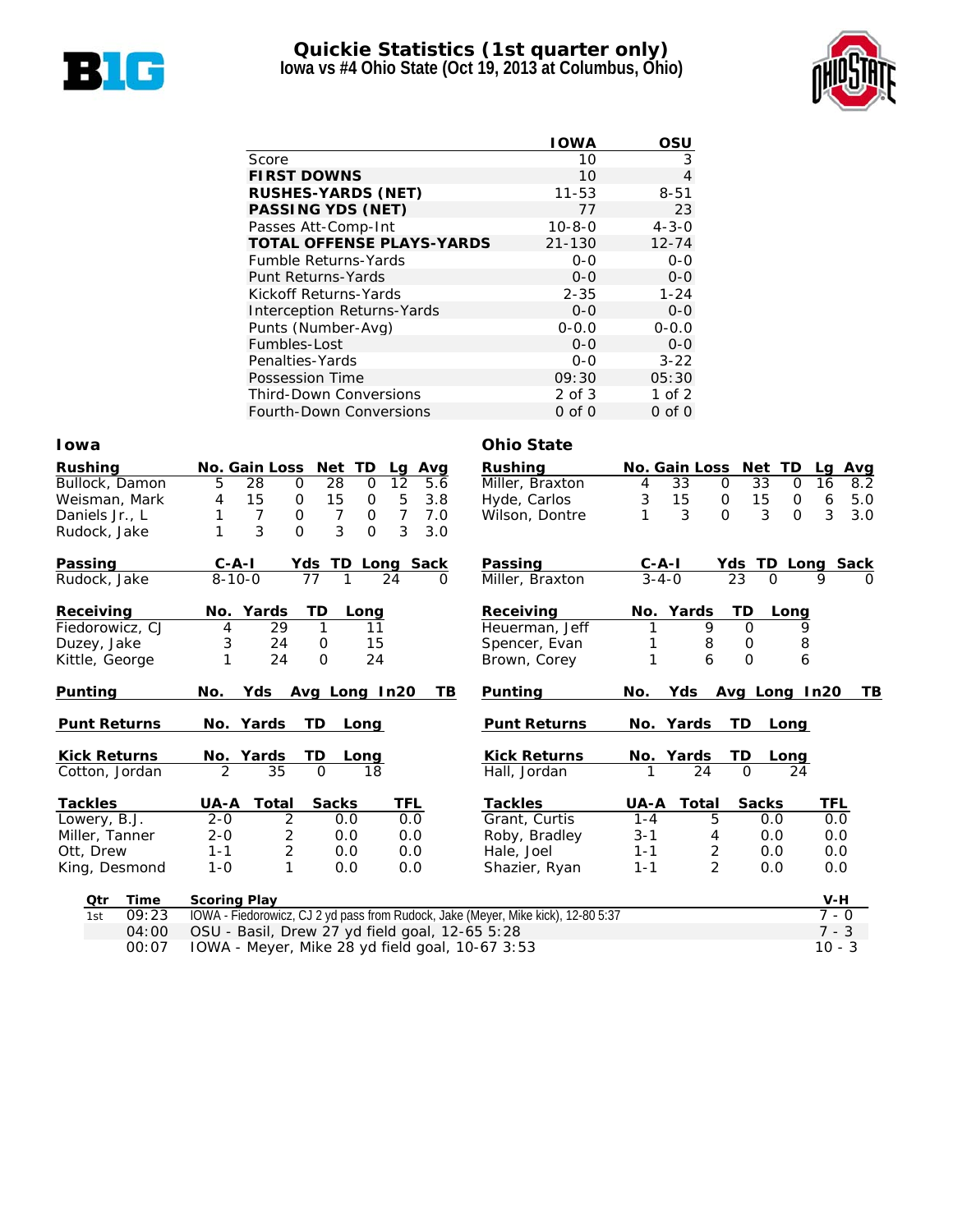

# **Play-by-Play Summary (2nd quarter) Iowa vs #4 Ohio State (Oct 19, 2013 at Columbus, Ohio)**



|         | $2 - 6$<br>$2 - 6$ | <b>OSU 30</b><br><b>OSU 30</b>    | Start of 2nd quarter, clock 15:00.<br>Hyde, Carlos rush over left end for 3 yards to the OSU33 (Miller, Tanner; King, Desmond).                  |                 |
|---------|--------------------|-----------------------------------|--------------------------------------------------------------------------------------------------------------------------------------------------|-----------------|
|         | $3 - 3$            | <b>OSU 33</b>                     | Miller, Braxton sideline pass complete to Smith, Devin for 9 yards to the OSU42, 1ST DOWN                                                        | <b>P5</b>       |
|         |                    | 1-10 OSU 42                       | OSU (King, Desmond).<br>Miller, Braxton middle pass complete to Brown, Corey for 58 yards to the IOWA0, 1ST DOWN<br>OSU, TOUCHDOWN, clock 13:58. | <b>P6</b>       |
|         | $1-G$              | lowa 03                           | Basil, Drew kick attempt good.<br>Ohio State 10, Iowa 10                                                                                         |                 |
|         |                    |                                   | 4 plays, 74 yards, 1:10                                                                                                                          |                 |
|         |                    |                                   | Basil, Drew kickoff 65 yards to the IOWAO, Cotton, Jordan return 31 yards to the IOWA31<br>(Perry, Joshua).                                      |                 |
|         |                    | <b>IOWA drive start at 13:52.</b> |                                                                                                                                                  |                 |
|         | 1-10 Iowa 31       |                                   | Weisman, Mark rush over left end for 5 yards to the IOWA36 (Shazier, Ryan; Washington, A).                                                       |                 |
| $2 - 5$ |                    | lowa 36                           | Weisman, Mark rush over right end for 9 yards to the IOWA45, 1ST DOWN IOWA (Barnett,<br>$C.J.$ ).                                                | R <sub>11</sub> |
|         | 1-10 Iowa 45       |                                   | Rudock, Jake pass complete to Plewa, Macon for 12 yards to the OSU43, 1ST DOWN IOWA<br>(Perry, Joshua).                                          | P <sub>12</sub> |
|         | 1-10 OSU 43        |                                   | Bullock, Damon rush up middle for 4 yards to the OSU39 (Reeves, Armani; Shazier, Ryan).                                                          |                 |
| $2 - 6$ | <b>OSU 39</b>      |                                   | Rudock, Jake sideline pass incomplete to Duzey, Jake.                                                                                            |                 |
| $3 - 6$ | <b>OSU 39</b>      |                                   | Rudock, Jake sideline pass complete to Duzey, Jake for 7 yards to the OSU32, 1ST DOWN<br>IOWA (Shazier, Ryan; Grant, Curtis).                    | P <sub>13</sub> |
|         | 1-10 OSU 32        |                                   | Rudock, Jake rush up middle for 2 yards to the OSU30 (Reeves, Armani; Washington, A).                                                            |                 |
| $2 - 8$ | <b>OSU 30</b>      |                                   | Rudock, Jake sideline pass incomplete to Martin-Manley, K.                                                                                       |                 |
| $3 - 8$ | <b>OSU 30</b>      |                                   | Rudock, Jake screen pass complete to Powell, Damond for 9 yards to the OSU21, 1ST DOWN<br>IOWA (Barnett, C.J.).                                  | P14             |
|         | 1-10 OSU 21        |                                   | Daniels Jr., L rush over left end for 5 yards to the OSU16 (Shazier, Ryan).                                                                      |                 |
| $2 - 5$ | <b>OSU 16</b>      |                                   | Daniels Jr., L rush over left end for 3 yards to the OSU13, out-of-bounds (Spence, Noah).                                                        |                 |
| $3 - 2$ | <b>OSU 13</b>      |                                   | Timeout Iowa, clock 08:36.                                                                                                                       |                 |
| $3 - 2$ | <b>OSU 13</b>      |                                   | Weisman, Mark rush for 2 yards to the OSU11, 1ST DOWN IOWA (Shazier, Ryan).                                                                      | R <sub>15</sub> |
|         | 1-10 OSU 11        |                                   | Weisman, Mark rush over right tackle for 5 yards to the OSU6 (Brown, Pitt).                                                                      |                 |
| $2 - 5$ | <b>OSU 06</b>      |                                   | Rudock, Jake pass incomplete to Duzey, Jake, dropped pass.                                                                                       |                 |
| $3 - 5$ | <b>OSU 06</b>      |                                   | Rudock, Jake pass complete to Martin-Manley, K for 6 yards to the OSU0, 1ST DOWN IOWA,                                                           | P16             |
|         |                    |                                   | TOUCHDOWN, clock 07:21.                                                                                                                          |                 |
| 1-G     | OSU <sub>03</sub>  |                                   | Meyer, Mike kick attempt good.                                                                                                                   |                 |
|         |                    |                                   | Iowa 17, Ohio State 10                                                                                                                           |                 |
|         |                    |                                   | 15 plays, 69 yards, 6:31                                                                                                                         |                 |

Meyer, Mike kickoff 65 yards to the OSU0, touchback.

**OHIO STATE drive start at 07:21.**

Noah;Washington, A).

|         |              | 1-10 OSU 25  | Miller, Braxton sideline pass complete to Heuerman, Jeff for 2 yards to the OSU27<br>(Hitchens, A.; Davis, Carl).               |                |
|---------|--------------|--------------|---------------------------------------------------------------------------------------------------------------------------------|----------------|
|         |              | 2-8 OSU 27   | Miller, Braxton rush up middle for 11 yards to the OSU38, 1ST DOWN OSU (Kirksey, C.).                                           | R7             |
|         |              | 1-10 OSU 38  | Miller, Braxton middle pass complete to Brown, Corey for 8 yards to the OSU46<br>(Lowdermilk, J.).                              |                |
|         |              | 2-2 OSU 46   | Hyde, Carlos rush up middle for 8 yards to the IOWA46, 1ST DOWN OSU (Kirksey, C.).                                              | R <sub>8</sub> |
|         |              | 1-10 Iowa 46 | Clock 05:30, Hyde, Carlos rush over right end for 17 yards to the IOWA29, 1ST DOWN OSU<br>(Lowdermilk, J.).                     | R <sub>9</sub> |
|         |              | 1-10 Iowa 29 | Clock 05:04, Miller, Braxton sacked for loss of 7 yards to the IOWA36 (Meier, Nate).                                            |                |
|         |              | 2-17 Iowa 36 | Clock 04:19, Miller, Braxton sideline pass complete to Spencer, Evan for 10 yards to the<br>IOWA26 (Lowery, B.J.).              |                |
|         | $3 - 7$      | lowa 26      | Clock 03:41, Miller, Braxton sacked for loss of 3 yards to the IOWA29 (Davis, Carl).                                            |                |
|         |              | 4-10 Iowa 29 | Timeout Ohio State, clock 03:14.                                                                                                |                |
|         |              | 4-10 Iowa 29 | Clock 03:14, Miller, Braxton rush over left end for 19 yards to the IOWA10,                                                     |                |
|         |              |              | out-of-bounds, PENALTY IOWA holding off-setting, PENALTY OSU illegal block off-setting,<br>NO PLAY.                             |                |
|         |              | 4-10 Iowa 29 | Miller, Braxton sideline pass incomplete to Spencer, Evan.                                                                      |                |
|         |              |              | 9 plays, 46 yards, $4:51$                                                                                                       |                |
|         |              |              | <b>IOWA drive start at 02:30.</b>                                                                                               |                |
|         | 1-10 Iowa 29 |              | Rudock, Jake sideline pass incomplete to Bullock, Damon.                                                                        |                |
|         | 2-10 Iowa 29 |              | Clock 02:26, Rudock, Jake sideline pass complete to Smith, Tevaun for 3 yards to the<br>IOWA32, out-of-bounds (Reeves, Armani). |                |
| $3 - 7$ |              | lowa 32      | Clock 01:58, Rudock, Jake middle pass complete to Powell, Damond for 7 yards to the<br>IOWA39, 1ST DOWN IOWA (Brown, Pitt).     | P17            |
|         | 1-10 Iowa 39 |              | Clock 01:44, Rudock, Jake pass incomplete to Bullock, Damon (Reeves, Armani).                                                   |                |
|         | 2-10 Iowa 39 |              | Clock 01:38, Bullock, Damon rush over left end for 10 yards to the IOWA49, out-of-bounds                                        |                |
|         |              |              | (Grant, Doran), PENALTY IOWA holding (Martin-Manley, K) 10 yards to the IOWA39.                                                 |                |
|         | 2-10 Iowa 39 |              | 2nd and 10.                                                                                                                     |                |
|         | 2-10 Iowa 39 |              | Clock 01:29, Rudock, Jake deep pass incomplete to Fiedorowicz, CJ.                                                              |                |
|         | 3-10 Iowa 39 |              | Clock 01:24, Rudock, Jake rush draw play for 3 yards to the IOWA42 (Spence,                                                     |                |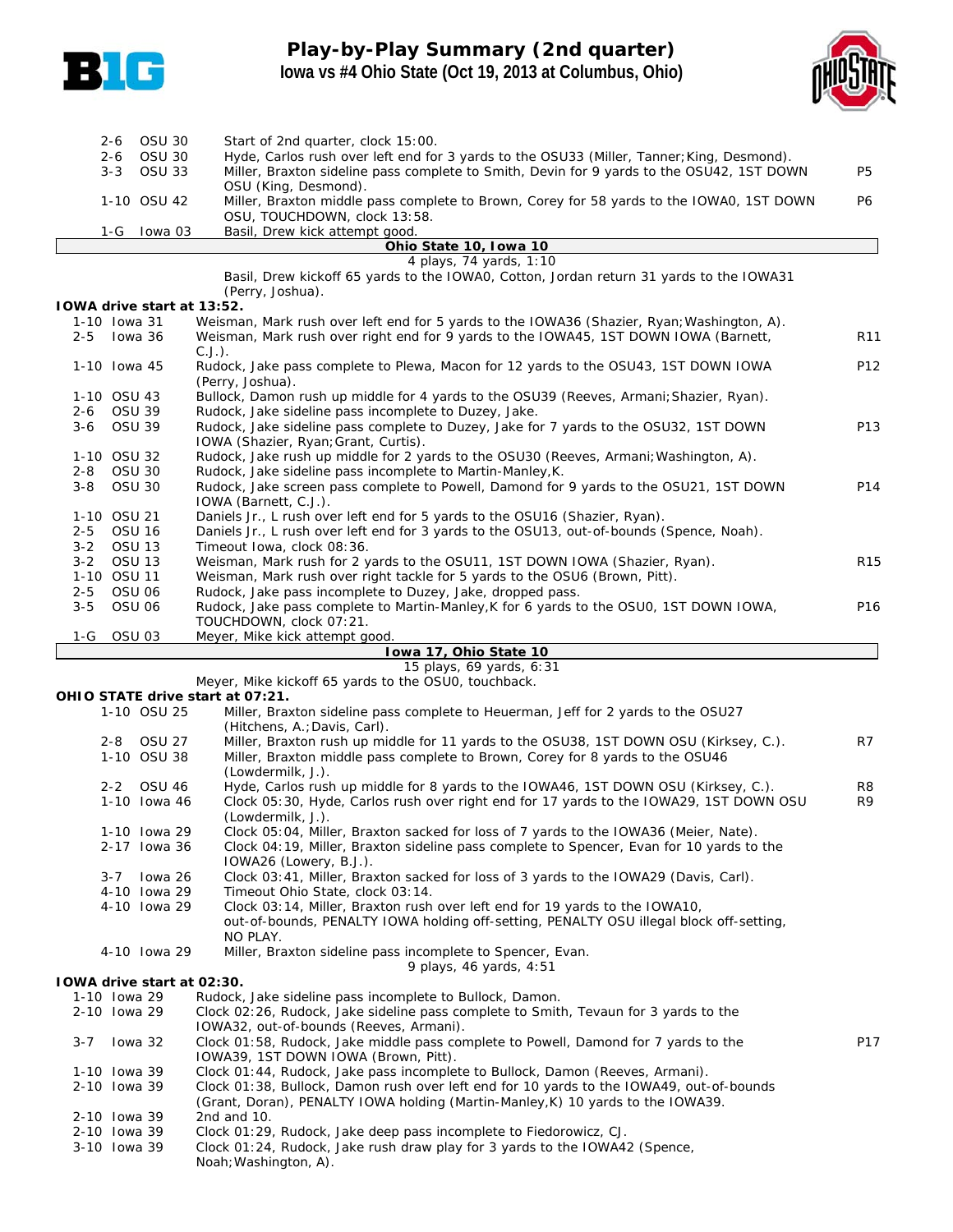



#### 4-7 Iowa 42 Clock 00:43, Kornbrath, C. punt 54 yards to the OSU4, downed, PENALTY OSU roughing the kicker declined.

#### *7 plays, 13 yards, 1:58*

#### **OHIO STATE drive start at 00:32.**

1-10 OSU 04 Team rush for loss of 1 yard to the OSU3. End of half, clock 00:00.

|                        | Little of Tiality Clock Oo. 00. |             |   |    |           |                          |       |                                            |                   |                  |
|------------------------|---------------------------------|-------------|---|----|-----------|--------------------------|-------|--------------------------------------------|-------------------|------------------|
|                        |                                 |             |   |    |           | play, minus 1 yard, 0:32 |       |                                            |                   |                  |
|                        |                                 |             |   |    |           |                          |       | END OF 2nd QUARTER: Iowa 17, Ohio State 10 |                   |                  |
|                        |                                 |             |   |    |           |                          |       |                                            |                   |                  |
|                        |                                 |             |   |    |           |                          |       |                                            |                   |                  |
|                        |                                 | <b>Time</b> |   |    | 1st Downs | <b>Conversions</b>       |       |                                            |                   |                  |
| <b>Quarter Summary</b> | Score                           | <b>Poss</b> | R | P. |           | 3rd                      | 4th   | Rushina                                    | Passing           | <b>Penalties</b> |
| Iowa                   |                                 | 08:29       |   | 5  | $\Omega$  | 5-6                      | $O-O$ | $10 - 48$                                  | $6 - 12 - 0 - 44$ | $1 - 10$         |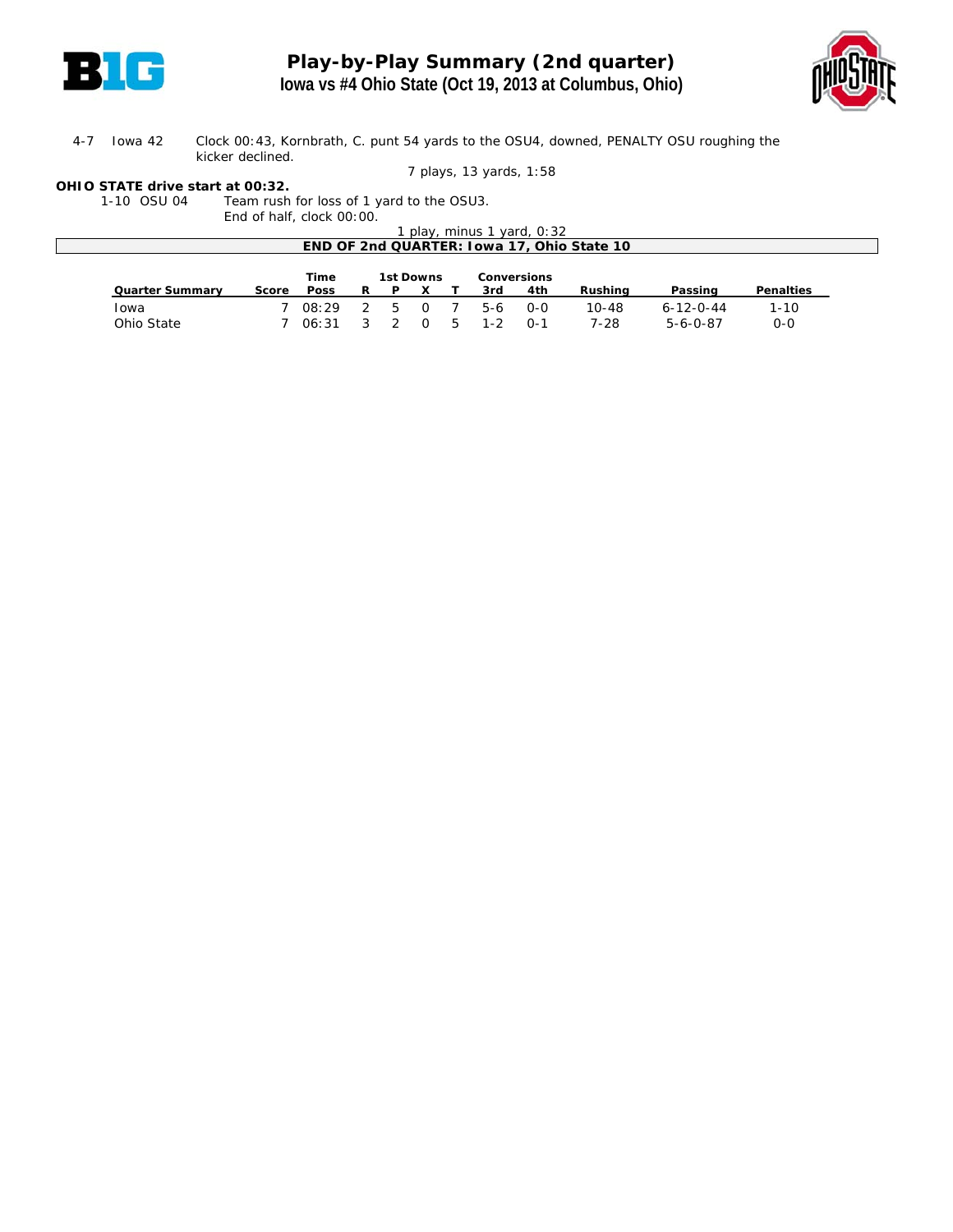

### **Quickie Statistics (2nd quarter only) Iowa vs #4 Ohio State (Oct 19, 2013 at Columbus, Ohio)**



|                                   | <b>IOWA</b>  | OSU         |
|-----------------------------------|--------------|-------------|
| Score                             |              |             |
| <b>FIRST DOWNS</b>                | 7            | 5           |
| <b>RUSHES-YARDS (NET)</b>         | $10 - 48$    | $7 - 28$    |
| <b>PASSING YDS (NET)</b>          | 44           | 87          |
| Passes Att-Comp-Int               | $12 - 6 - 0$ | $6 - 5 - 0$ |
| <b>TOTAL OFFENSE PLAYS-YARDS</b>  | $22 - 92$    | 13-115      |
| <b>Fumble Returns-Yards</b>       | $0 - 0$      | $0 - 0$     |
| Punt Returns-Yards                | $0 - 0$      | $0 - 0$     |
| Kickoff Returns-Yards             | $1 - 31$     | $0 - 0$     |
| <b>Interception Returns-Yards</b> | $0 - 0$      | $0-0$       |
| Punts (Number-Avg)                | $1 - 54.0$   | $0 - 0.0$   |
| Fumbles-Lost                      | $0 - 0$      | $0 - 0$     |
| Penalties-Yards                   | $1 - 10$     | $0 - 0$     |
| Possession Time                   | 08:29        | 06:31       |
| <b>Third-Down Conversions</b>     | 5 of 6       | $1$ of $2$  |
| <b>Fourth-Down Conversions</b>    | $0$ of $0$   | 0 of 1      |

#### **Iowa Ohio State**

| <b>Rushing</b>              | No. Gain Loss Net TD<br>Lg<br>Avg                                                 | <b>Rushing</b>              | No. Gain Loss Net TD |                       | Lg<br>Avg                         |
|-----------------------------|-----------------------------------------------------------------------------------|-----------------------------|----------------------|-----------------------|-----------------------------------|
| Weisman, Mark               | 21<br>9<br>$\mathbf 0$<br>21<br>5.2<br>$\mathbf 0$<br>4                           | Hyde, Carlos                | 3<br>28              | 28<br>$\mathbf 0$     | $\mathbf 0$<br>17<br>9.3          |
| Bullock, Damon              | $\overline{c}$<br>14<br>7.0<br>0<br>14<br>10<br>0                                 | Miller, Braxton             | 3<br>11              | 10<br>$\mathbf{1}$    | 11<br>$\mathbf 0$<br>0.3          |
| Daniels Jr., L              | $\overline{c}$<br>5<br>8<br>$\mathbf 0$<br>8<br>$\mathbf 0$<br>4.0                | Team                        | $\overline{0}$<br>1  | $-1$<br>1             | $\Omega$<br>$-1.0$<br>$\mathbf 0$ |
| Rudock, Jake                | 5<br>$\overline{2}$<br>5<br>3<br>$\Omega$<br>$\Omega$<br>2.5                      |                             |                      |                       |                                   |
| Passing                     | $C - A - I$<br>Yds TD Long Sack                                                   | Passing                     | $C-A-I$              | Yds TD Long Sack      |                                   |
| Rudock, Jake                | $6 - 12 - 0$<br>44<br>1<br>12                                                     | Miller, Braxton<br>$\Omega$ | $5 - 6 - 0$          | 87<br>1               | 58<br>2                           |
| Receiving                   | No. Yards<br>TD<br>Long                                                           | Receiving                   | No. Yards            | TD<br>Long            |                                   |
| Powell, Damond              | 2<br>$\overline{O}$<br>16<br>9                                                    | Brown, Corey                | $\overline{2}$<br>66 | 1                     | 58                                |
| Plewa, Macon                | 12<br>$\mathbf 0$<br>12                                                           | Spencer, Evan               | 10                   | 0                     | 10                                |
| Duzey, Jake                 | $\mathbf 0$<br>7<br>$\overline{7}$                                                | Smith, Devin                | 9<br>1               | $\mathbf{O}$          | 9                                 |
| Martin-Manley, K            | 6<br>$\mathbf{1}$<br>6<br>1                                                       | Heuerman, Jeff              | $\overline{2}$<br>1  | $\overline{O}$        | $\overline{2}$                    |
| Punting                     | <b>Yds</b><br>Avg Long In20<br>No.                                                | Punting<br>ΤВ               | No.<br>Yds           | Avg Long In20         | TB.                               |
| Kornbrath, C.               | 54<br>54.0<br>54                                                                  |                             |                      |                       |                                   |
|                             |                                                                                   |                             |                      |                       |                                   |
| <b>Punt Returns</b>         | No. Yards<br>TD<br>Long                                                           | <b>Punt Returns</b>         | No. Yards            | TD.<br>Long           |                                   |
| <b>Kick Returns</b>         | No. Yards<br>TD<br>Long                                                           | <b>Kick Returns</b>         | No. Yards            | TD.<br>Long           |                                   |
| Cotton, Jordan              | $\overline{31}$<br>$\Omega$<br>31<br>1                                            |                             |                      |                       |                                   |
| <b>Tackles</b>              | Total<br><b>Sacks</b><br><b>TFL</b><br>UA-A                                       | <b>Tackles</b>              | UA-A<br><b>Total</b> | <b>Sacks</b>          | TFL                               |
| Lowdermilk, J.              | 2<br>0.0<br>$2 - 0$<br>0.0                                                        | Shazier, Ryan               | $2 - 3$              | 5<br>0.0              | 0.0                               |
| Kirksey, C.                 | 2<br>$2 - 0$<br>0.0<br>0.0                                                        | Reeves, Armani              | $1 - 2$              | 3<br>0.0              | 0.0                               |
| King, Desmond               | $\overline{2}$<br>$1 - 1$<br>0.0<br>0.0                                           | Washington, A               | $0 - 3$              | 3<br>0.0              | 0.0                               |
| Davis, Carl                 | 2<br>$1 - 1$<br>1.0<br>1.0                                                        | Barnett, C.J.               | $2 - 0$              | $\overline{2}$<br>0.0 | 0.0                               |
| Otr                         | <b>Scoring Play</b>                                                               |                             |                      |                       | $V-H$                             |
| <b>Time</b><br>09:23<br>1st | IOWA - Fiedorowicz, CJ 2 yd pass from Rudock, Jake (Meyer, Mike kick), 12-80 5:37 |                             |                      |                       | $7 - 0$                           |
| 04:00                       | OSU - Basil, Drew 27 yd field goal, 12-65 5:28                                    |                             |                      |                       | $7 - 3$                           |
| 00:07                       | IOWA - Meyer, Mike 28 yd field goal, 10-67 3:53                                   |                             |                      |                       | $10 - 3$                          |
| 13:58<br>2nd                | OSU - Brown, Corey 58 yd pass from Miller, Braxton (Basil, Drew kick), 4-74 1:10  |                             |                      |                       | $0 - 7$                           |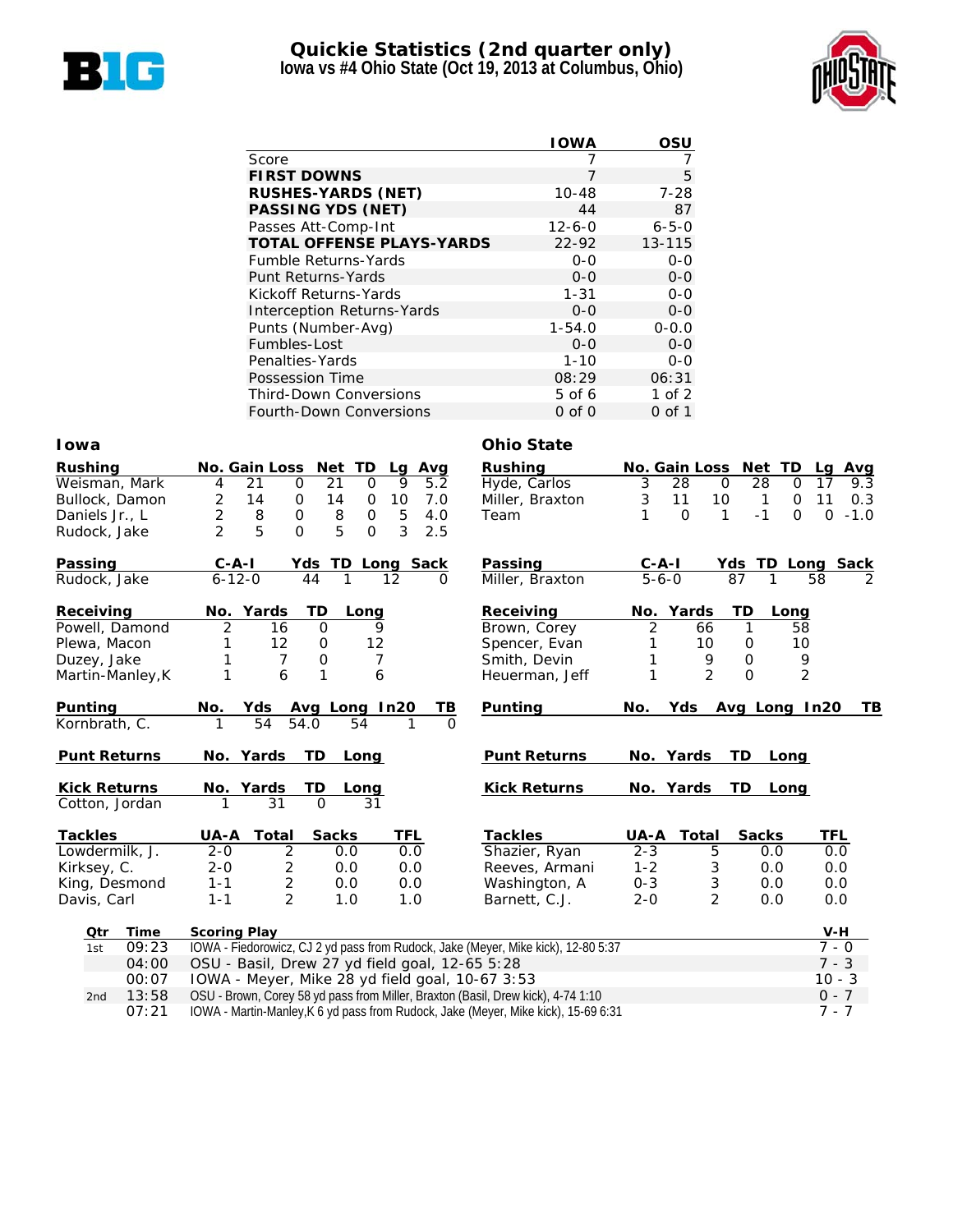

# **Play-by-Play Summary (3rd quarter) Iowa vs #4 Ohio State (Oct 19, 2013 at Columbus, Ohio)**



|                                   |                         | Start of 3rd quarter, clock 15:00, IOWA ball on IOWA35.                                                                                                |                 |
|-----------------------------------|-------------------------|--------------------------------------------------------------------------------------------------------------------------------------------------------|-----------------|
|                                   |                         | Meyer, Mike kickoff 65 yards to the OSU0, Wilson, Dontre return 25 yards to the OSU25,<br>out-of-bounds (Collins, Marcus).                             |                 |
|                                   |                         | OHIO STATE drive start at 15:00.                                                                                                                       |                 |
|                                   | 1-10 OSU 25             | Hyde, Carlos rush over left end for 12 yards to the OSU37, 1ST DOWN OSU (Hitchens, A.).                                                                | R10             |
|                                   | 1-10 OSU 37             | Hyde, Carlos rush for 3 yards to the OSU40 (King, Desmond).<br>Miller, Braxton sideline pass complete to Smith, Devin for 13 yards to the IOWA47, 1ST  | P11             |
|                                   | 2-7 OSU 40              | DOWN OSU, out-of-bounds (King, Desmond).                                                                                                               |                 |
|                                   | 1-10 Iowa 47            | Miller, Braxton sideline pass complete to Wilson, Dontre for 9 yards to the IOWA38,<br>out-of-bounds (Lowdermilk, J.).                                 |                 |
| 2-1                               | lowa 38                 | Miller, Braxton rush up middle for 6 yards to the IOWA32, 1ST DOWN OSU (Hitchens,<br>A.; Morris, James).                                               | R <sub>12</sub> |
|                                   | 1-10 Iowa 32            | Miller, Braxton pass complete to Spencer, Evan for 6 yards to the IOWA26 (King, Desmond).                                                              |                 |
| $2 - 4$                           | lowa 26                 | Hall, Jordan rush over left tackle for 3 yards to the IOWA23 (Hardy, Mike).                                                                            |                 |
| $3 - 1$                           | lowa 23<br>1-10 Iowa 15 | Hall, Jordan rush up middle for 8 yards to the IOWA15, 1ST DOWN OSU (King, Desmond).                                                                   | R <sub>13</sub> |
| $2 - 7$                           | lowa 12                 | Miller, Braxton rush for 3 yards to the IOWA12 (Ott, Drew).<br>Wilson, Dontre rush over right end for 6 yards to the IOWA6, out-of-bounds (Lowdermilk, |                 |
|                                   |                         | $J.$ ).                                                                                                                                                |                 |
| $3 - 1$                           | lowa 06                 | Hyde, Carlos rush up middle for 2 yards to the IOWA4, 1ST DOWN OSU (Alston, Quinton; Ott,<br>Drew).                                                    | R <sub>14</sub> |
|                                   |                         | Iowa (#31) Anthony Hitchens injured on the play.                                                                                                       |                 |
| Previous                          |                         |                                                                                                                                                        |                 |
| $1-G$                             | lowa 04                 | Miller, Braxton pass complete to Heuerman, Jeff for 3 yards to the IOWA1, out-of-bounds<br>(Morris, James).                                            |                 |
| 2-G                               | lowa 01                 | Hyde, Carlos rush up middle for 1 yard to the IOWAO, TOUCHDOWN, clock 10:18.                                                                           |                 |
| 1-G                               | lowa 03                 | Basil, Drew kick attempt good.                                                                                                                         |                 |
|                                   |                         | Ohio State 17, Iowa 17                                                                                                                                 |                 |
|                                   |                         | 13 plays, 75 yards, 4:48<br>Basil, Drew kickoff 56 yards to the IOWA9, Cotton, Jordan return 16 yards to the IOWA25                                    |                 |
|                                   |                         | (Burrows, Cam).                                                                                                                                        |                 |
| <b>IOWA drive start at 10:12.</b> |                         |                                                                                                                                                        |                 |
| 1-10 Iowa 25                      |                         | Weisman, Mark rush up middle for 12 yards to the IOWA37, 1ST DOWN IOWA (Shazier, Ryan).                                                                | R <sub>18</sub> |
|                                   |                         | Ohio State (#63) Michael Bennett injured on the play.                                                                                                  |                 |
| 1-10 Iowa 37                      |                         | Weisman, Mark rush over right end for 4 yards to the IOWA41 (Reeves, Armani; Grant,                                                                    |                 |
| 2-6                               | Iowa 41                 | Curtis).<br>Bullock, Damon rush over left tackle for 7 yards to the IOWA48, 1ST DOWN IOWA (Perry,                                                      | R <sub>19</sub> |
|                                   |                         | Joshua; Grant, Curtis).                                                                                                                                |                 |
| 1-10 Iowa 48                      |                         | Bullock, Damon rush over left end for 1 yard to the IOWA49 (Perry, Joshua).                                                                            |                 |
| 2-9                               | lowa 49                 | Rudock, Jake sideline pass incomplete to Smith, Tevaun.                                                                                                |                 |
| $3 - 9$                           | lowa 49                 | Rudock, Jake middle pass incomplete to Powell, Damond (Grant, Doran).                                                                                  |                 |
| 4-9                               | lowa 49                 | Kornbrath, C. punt 34 yards to the OSU17, Brown, Corey return -1 yards to the OSU16<br>(Kirksey, C.).                                                  |                 |
|                                   |                         | 6 plays, 24 yards, 2:16                                                                                                                                |                 |
|                                   |                         | OHIO STATE drive start at 07:56.                                                                                                                       |                 |
|                                   | 1-10 OSU 16             | Hyde, Carlos rush up middle for 7 yards to the OSU23 (Morris, James; Hitchens, A.).                                                                    |                 |
| 2-3                               | OSU 23                  | Hyde, Carlos rush over left tackle for 2 yards to the OSU25 (Hardy, Mike).                                                                             |                 |
| 3-1                               | <b>OSU 25</b>           | Miller, Braxton rush over right end for 7 yards to the OSU32, 1ST DOWN OSU (Kirksey, C.).                                                              | <b>R15</b>      |
|                                   | 1-10 OSU 32             | Miller, Braxton sideline pass complete to Heuerman, Jeff for 15 yards to the OSU47, 1ST<br>DOWN OSU (Kirksey, C.; King, Desmond).                      | P16             |
|                                   | 1-10 OSU 47             | Miller, Braxton sideline pass complete to Smith, Devin for 8 yards to the IOWA45 (King,<br>Desmond).                                                   |                 |
| $2 - 2$                           | lowa 45                 | Miller, Braxton rush over right end for 10 yards to the IOWA35, 1ST DOWN OSU<br>(Trinca-Pasat, L).                                                     | R17             |
|                                   | 1-10 Iowa 35            | Miller, Braxton sideline pass complete to Smith, Devin for 7 yards to the IOWA28 (Lowery,<br>$B.J.$ ).                                                 |                 |
| $2 - 3$                           | Iowa 28                 | Miller, Braxton sideline pass complete to Spencer, Evan for 4 yards to the IOWA24, 1ST<br>DOWN OSU (King, Desmond).                                    | P18             |
| Iowa (#90) Louis Trinca-Pasat     |                         |                                                                                                                                                        |                 |
|                                   | 1-10 Iowa 24            | Miller, Braxton rush draw play for 7 yards to the IOWA17 (Cooper, Darian).                                                                             |                 |
| 2-3                               | Iowa 17                 | Hyde, Carlos rush over left end for 3 yards to the IOWA14, 1ST DOWN OSU (Hitchens,                                                                     | R <sub>19</sub> |
|                                   |                         | A.; Hardy, Mike).                                                                                                                                      |                 |
|                                   | 1-10 Iowa 14            | Miller, Braxton screen pass complete to Smith, Devin for 14 yards to the IOWAO, 1ST DOWN<br>OSU, TOUCHDOWN, clock 03:15.                               | P <sub>20</sub> |
| 1-G                               | lowa 03                 | Basil, Drew kick attempt good.                                                                                                                         |                 |
|                                   |                         | Ohio State 24, Iowa 17                                                                                                                                 |                 |

**Ohio State 24, Iowa 17** *11 plays, 84 yards, 4:46*

Basil, Drew kickoff 59 yards to the IOWA6, Cotton, Jordan return 19 yards to the IOWA25 (Williams, C).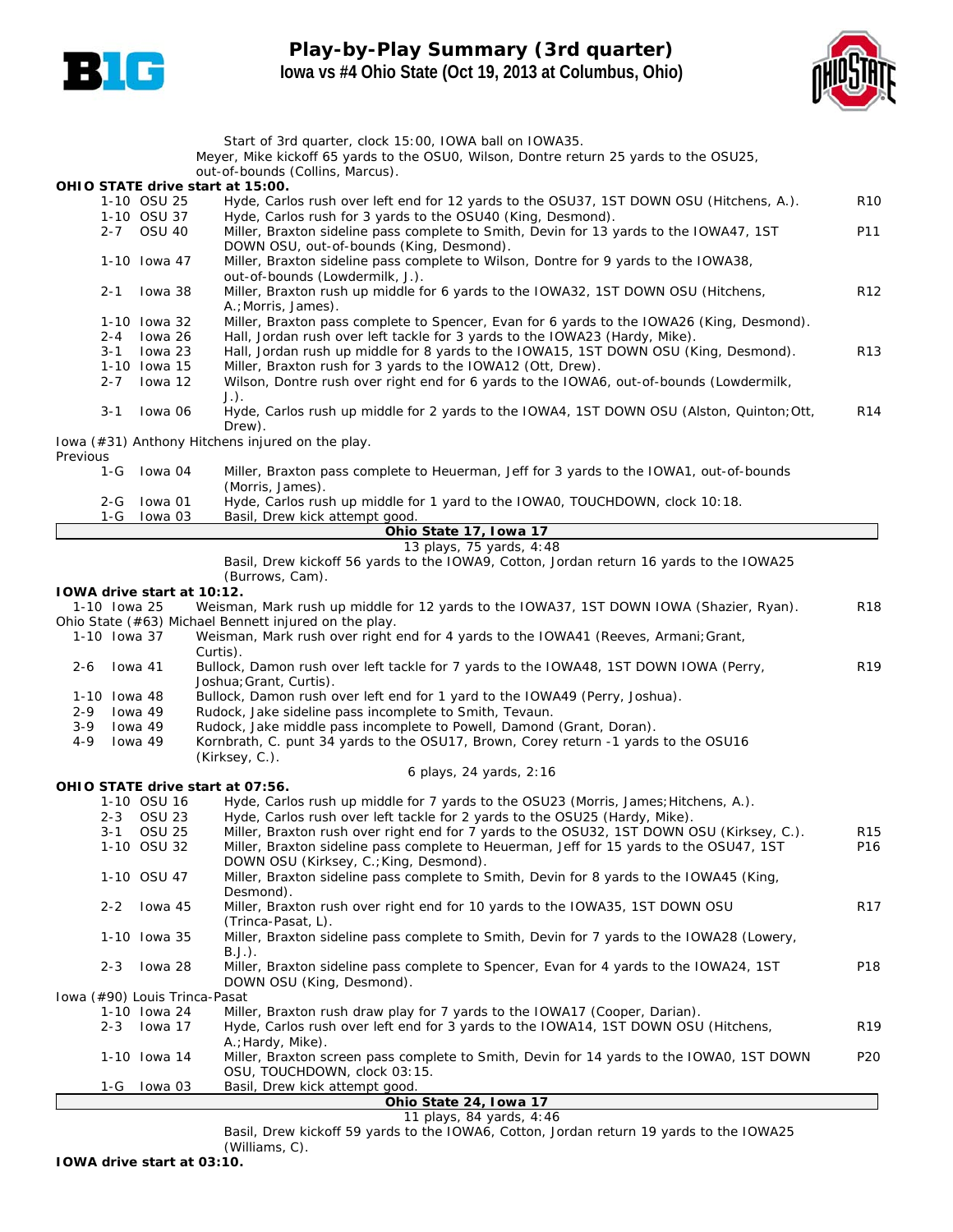

# **Play-by-Play Summary (3rd quarter) Iowa vs #4 Ohio State (Oct 19, 2013 at Columbus, Ohio)**



| 1-10 Iowa 25 |         |               | Weisman, Mark rush over right end for 6 yards to the IOWA31 (Reeves, Armani), PENALTY    |                 |
|--------------|---------|---------------|------------------------------------------------------------------------------------------|-----------------|
|              |         |               | IOWA holding (Blythe, Austin) 10 yards to the IOWA15, NO PLAY.                           |                 |
| 1-20 Iowa 15 |         |               | Rudock, Jake sideline pass complete to Duzey, Jake for 85 yards to the OSU0, 1ST DOWN    | P <sub>20</sub> |
|              |         |               | IOWA, TOUCHDOWN, clock 02:30.                                                            |                 |
|              |         |               | Meyer, Mike kick attempt good.                                                           |                 |
|              |         |               | Ohio State 24, Iowa 24                                                                   |                 |
|              |         |               | 1 play, 75 yards, 0:40                                                                   |                 |
|              |         |               | Meyer, Mike kickoff 65 yards to the OSU0, touchback.                                     |                 |
|              |         |               | OHIO STATE drive start at 02:30.                                                         |                 |
|              |         | 1-10 OSU 25   | Miller, Braxton middle pass incomplete to Heuerman, Jeff.                                |                 |
|              |         | 2-10 OSU 25   | Hyde, Carlos rush up middle for 5 yards to the OSU30 (Davis, Carl; Hardy, Mike).         |                 |
|              |         | 3-5 OSU 30    | Miller, Braxton sideline pass intercepted by Lowery, B.J. at the OSU36, Lowery, B.J.     | X21             |
|              |         |               | return to the OSU36, PENALTY IOWA holding (Lowery, B.J.) 10 yards to the OSU40, 1ST DOWN |                 |
|              |         |               | OSU, NO PLAY.                                                                            |                 |
|              |         | 1-10 OSU 40   | Wilson, Dontre rush for 7 yards to the OSU47 (Morris, James; Miller, Tanner).            |                 |
|              | $2 - 3$ | <b>OSU 47</b> | Miller, Braxton sideline pass complete to Smith, Devin for 5 yards to the IOWA48, 1ST    | P <sub>22</sub> |
|              |         |               | DOWN OSU (King, Desmond).                                                                |                 |
|              |         | 1-10 Iowa 48  | Hyde, Carlos rush over left end for 1 yard to the IOWA47 (Miller, Tanner; Hitchens, A.). |                 |
|              | $2 - 9$ | Iowa 47       | Miller, Braxton sideline pass complete to Smith, Devin for 16 yards to the IOWA31, 1ST   | P <sub>23</sub> |
|              |         |               | DOWN OSU, out-of-bounds (King, Desmond), PENALTY IOWA holding declined.                  |                 |
|              |         |               | END OF 3rd QUARTER: Ohio State 24, Iowa 24                                               |                 |
|              |         |               |                                                                                          |                 |

|                        |       | Time                   |   | 1st Downs |             |         | <b>Conversions</b> |          |                     |                  |
|------------------------|-------|------------------------|---|-----------|-------------|---------|--------------------|----------|---------------------|------------------|
| <b>Quarter Summary</b> | Score | <b>Poss</b>            | R | P         |             | 3rd     | 4th                | Rushina  | Passing             | <b>Penalties</b> |
| Iowa                   |       | 7 02:56                |   |           | $0 \quad 3$ | 0-1     | റ-റ                | $4 - 24$ | $1 - 3 - 0 - 85$    | $2 - 20$         |
| Ohio State             |       | $14 \quad 12 \cdot 04$ |   | 6         | 14          | $3 - 3$ | റ-റ                | 18-93    | $11 - 12 - 0 - 100$ | $0 - 0$          |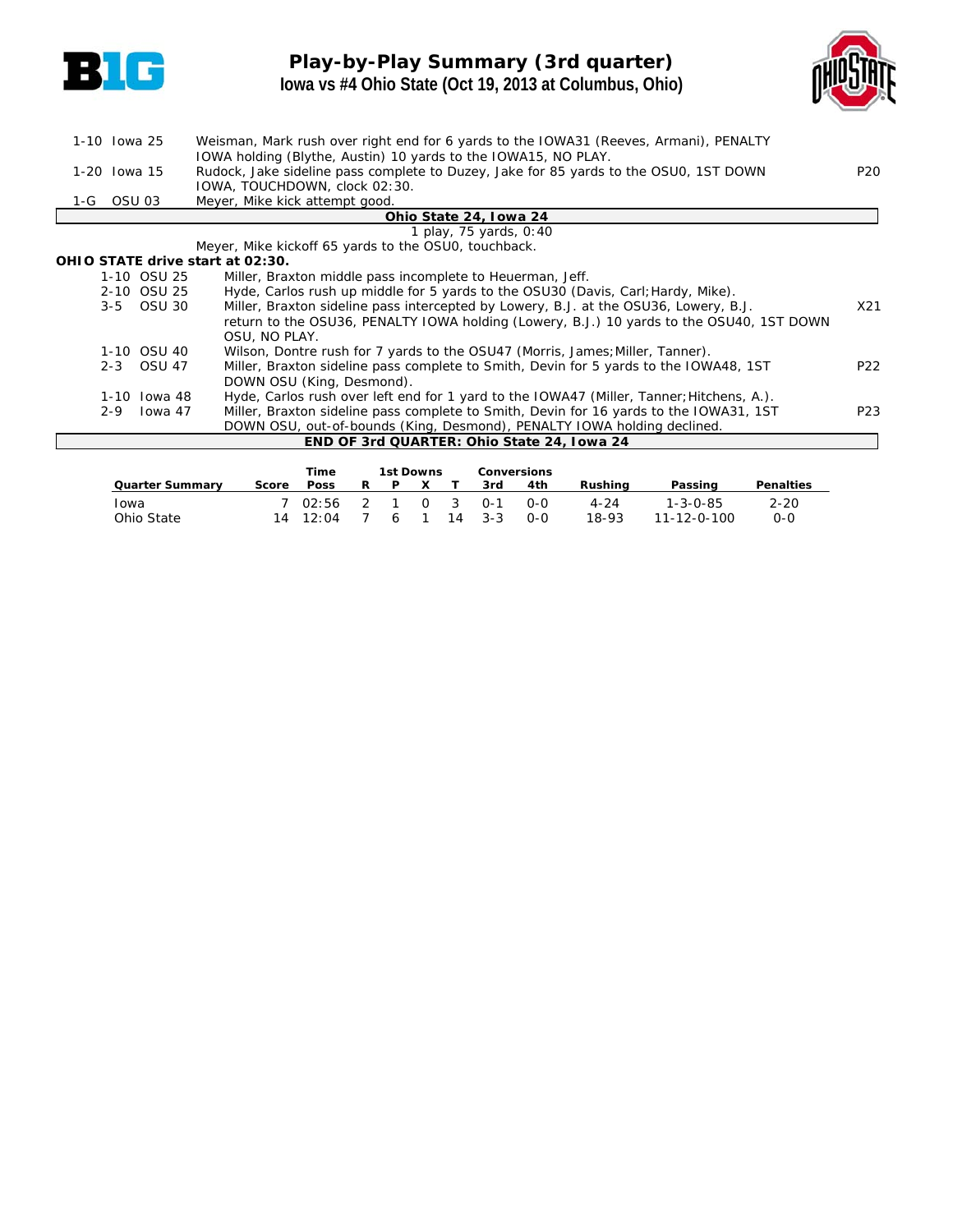

### **Quickie Statistics (3rd quarter only) Iowa vs #4 Ohio State (Oct 19, 2013 at Columbus, Ohio)**



|                                   | <b>IOWA</b> | OSU           |
|-----------------------------------|-------------|---------------|
| Score                             |             | 14            |
| <b>FIRST DOWNS</b>                | 3           | 14            |
| <b>RUSHES-YARDS (NET)</b>         | $4 - 24$    | 18-93         |
| <b>PASSING YDS (NET)</b>          | 85          | 100           |
| Passes Att-Comp-Int               | $3 - 1 - 0$ | $12 - 11 - 0$ |
| <b>TOTAL OFFENSE PLAYS-YARDS</b>  | $7 - 109$   | $30 - 193$    |
| <b>Fumble Returns-Yards</b>       | $0 - 0$     | $0 - 0$       |
| Punt Returns-Yards                | $0 - 0$     | $1 - -1$      |
| Kickoff Returns-Yards             | $2 - 35$    | $1 - 25$      |
| <b>Interception Returns-Yards</b> | $0 - 0$     | $0 - 0$       |
| Punts (Number-Avg)                | $1 - 34.0$  | $0 - 0.0$     |
| Fumbles-Lost                      | $0 - 0$     | $0 - 0$       |
| Penalties-Yards                   | $2 - 20$    | $0 - 0$       |
| Possession Time                   | 02:56       | 12:04         |
| <b>Third-Down Conversions</b>     | 0 of 1      | 3 of 3        |
| Fourth-Down Conversions           | $0$ of $0$  | $0$ of $0$    |

#### **Iowa Ohio State**

| Rushing             | No. Gain Loss                      | Net TD<br>Lg Avg                                           | <b>Rushing</b>                                                                    |                | <b>No. Gain Loss</b> | Net<br>TD.         | Avg<br>Lg             |  |  |  |
|---------------------|------------------------------------|------------------------------------------------------------|-----------------------------------------------------------------------------------|----------------|----------------------|--------------------|-----------------------|--|--|--|
| Weisman, Mark       | 2<br>16<br>0                       | 12<br>16<br>0<br>8.0                                       | Hyde, Carlos                                                                      | 9              | 36<br>$\mathbf 0$    | 36<br>1            | 12<br>4.0             |  |  |  |
| Bullock, Damon      | $\overline{2}$<br>8<br>$\mathbf 0$ | 8<br>7<br>$\mathbf 0$<br>4.0                               | Miller, Braxton                                                                   | 5              | 33<br>$\mathbf 0$    | 33<br>0            | 10<br>6.6             |  |  |  |
|                     |                                    |                                                            | Wilson, Dontre                                                                    | $\overline{c}$ | 13<br>$\mathbf 0$    | 13<br>$\mathbf 0$  | $\overline{7}$<br>6.5 |  |  |  |
|                     |                                    |                                                            | Hall, Jordan                                                                      | $\overline{2}$ | 11<br>$\Omega$       | 11<br>$\Omega$     | 8<br>5.5              |  |  |  |
| Passing             | $C - A - I$                        | Yds TD Long Sack                                           | Passing                                                                           | $C-A-I$        |                      | Yds TD Long Sack   |                       |  |  |  |
| Rudock, Jake        | $1 - 3 - 0$                        | 85<br>85<br>1<br>$\Omega$                                  | Miller, Braxton                                                                   | $11 - 12 - 0$  | 100                  | 1                  | 16<br>$\Omega$        |  |  |  |
| Receiving           | No. Yards                          | TD<br>Long                                                 | Receiving                                                                         | No. Yards      |                      | TD<br>Long         |                       |  |  |  |
| Duzey, Jake         | 85                                 | 85                                                         | Smith, Devin                                                                      | 6              | 63                   | $\mathbf{1}$<br>16 |                       |  |  |  |
|                     |                                    |                                                            | Heuerman, Jeff                                                                    | 2              | 18                   | 15<br>0            |                       |  |  |  |
|                     |                                    |                                                            | Spencer, Evan                                                                     | $\overline{2}$ | 10                   | $\mathbf 0$<br>6   |                       |  |  |  |
|                     |                                    |                                                            | Wilson, Dontre                                                                    | 1              | $\mathsf Q$          | $\Omega$           | 9                     |  |  |  |
| Punting             | No.<br>Yds                         | Avg Long In20<br>ΤВ                                        | Punting                                                                           | No.            | Yds                  | Avg Long In20      | TВ                    |  |  |  |
| Kornbrath, C.       | 34                                 | 34.0<br>34<br>$\Omega$                                     |                                                                                   |                |                      |                    |                       |  |  |  |
| <b>Punt Returns</b> | No. Yards                          | TD.<br>Long                                                | <b>Punt Returns</b>                                                               | No. Yards      |                      | TD.<br>Long        |                       |  |  |  |
|                     |                                    |                                                            | Brown, Corey                                                                      |                | $-1$                 | $\Omega$           |                       |  |  |  |
| <b>Kick Returns</b> | No. Yards                          | TD<br>Long                                                 | <b>Kick Returns</b>                                                               | No. Yards      |                      | TD<br>Long         |                       |  |  |  |
| Cotton, Jordan      | 2<br>35                            | $\Omega$<br>19                                             | Wilson, Dontre                                                                    |                | 25                   | $\Omega$<br>25     |                       |  |  |  |
| <b>Tackles</b>      | <b>Total</b><br>UA-A               | <b>Sacks</b><br>TFL                                        | <b>Tackles</b>                                                                    | UA-A           | <b>Total</b>         | <b>Sacks</b>       | TFL                   |  |  |  |
| King, Desmond       | $8 - 1$<br>9                       | 0.0<br>0.0                                                 | Perry, Joshua                                                                     | $1 - 1$        | 2                    | 0.0                | 0.0                   |  |  |  |
| Hitchens, A.        | 5<br>$1 - 4$                       | 0.0<br>0.0                                                 | Grant, Curtis                                                                     | $0 - 2$        | 2                    | 0.0                | 0.0                   |  |  |  |
| Hardy, Mike         | $2 - 2$<br>4                       | 0.0<br>0.0                                                 | Williams, C                                                                       | $1 - 0$        | 1                    | 0.0                | 0.0                   |  |  |  |
| Morris, James       | $1 - 3$<br>4                       | 0.0<br>0.0                                                 | Burrows, Cam                                                                      | $1 - 0$        | 1                    | 0.0                | 0.0                   |  |  |  |
| Qtr<br>Time         | <b>Scoring Play</b>                |                                                            |                                                                                   |                |                      |                    | $V-H$                 |  |  |  |
| 09:23<br>1st        |                                    |                                                            | IOWA - Fiedorowicz, CJ 2 yd pass from Rudock, Jake (Meyer, Mike kick), 12-80 5:37 |                |                      |                    | $7 - 0$               |  |  |  |
| 04:00               |                                    | OSU - Basil, Drew 27 yd field goal, 12-65 5:28             |                                                                                   |                |                      |                    | $7 - 3$               |  |  |  |
| ∩∩∙∩ע               |                                    | $10111$ Mover Mike 28 ud field goal 10.67.2.52<br>$1 \cap$ |                                                                                   |                |                      |                    |                       |  |  |  |

|     | Q4:00 | - OSU - Basil, Drew 27 yd field goal, 12-65 5:28                                   | $1 - 3$   |
|-----|-------|------------------------------------------------------------------------------------|-----------|
|     | 00:07 | IOWA - Meyer, Mike 28 yd field goal, 10-67 3:53                                    | $10 - 3$  |
| 2nd | 13:58 | OSU - Brown, Corey 58 yd pass from Miller, Braxton (Basil, Drew kick), 4-74 1:10   | $10 - 10$ |
|     | 07:21 | IOWA - Martin-Manley, K 6 yd pass from Rudock, Jake (Meyer, Mike kick), 15-69 6:31 | $17 - 10$ |
| 3rd |       | 10:18 OSU - Hyde, Carlos 1 yd run (Basil, Drew kick), 13-75 4:48                   | $0 - 7$   |
|     | 03:15 | OSU - Smith, Devin 14 yd pass from Miller, Braxton (Basil, Drew kick), 11-84 4:46  | $0 - 14$  |
|     | 02:30 | IOWA - Duzey, Jake 85 yd pass from Rudock, Jake (Meyer, Mike kick), 1-75 0:40      | 7 - 14    |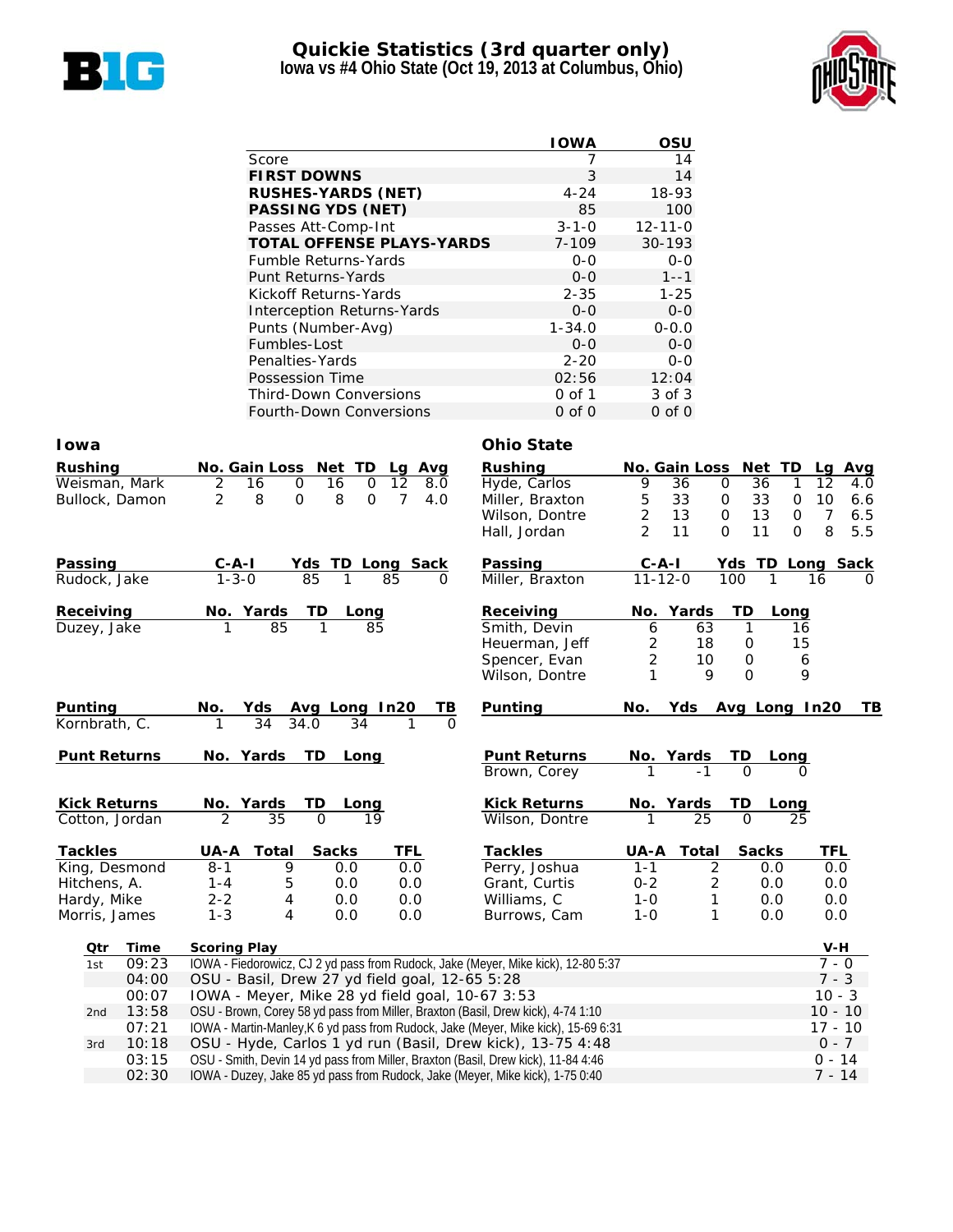

# **Play-by-Play Summary (4th quarter) Iowa vs #4 Ohio State (Oct 19, 2013 at Columbus, Ohio)**



|     | 3-7          | 1-10 Iowa 31<br>1-10 Iowa 31<br>2-10 Iowa 31<br>lowa 28<br>1-10 Iowa 19 | Start of 4th quarter, clock 15:00.<br>Miller, Braxton deep pass incomplete to Brown, Corey.<br>Miller, Braxton rush over right guard for 3 yards to the IOWA28 (Ott, Drew; Morris, James).<br>Miller, Braxton rush reverse for 9 yards to the IOWA19, 1ST DOWN OSU (Meier, Nate).<br>Hyde, Carlos rush over right end for 19 yards to the IOWA0, 1ST DOWN OSU, TOUCHDOWN,<br>clock 13:24. | R <sub>24</sub><br><b>R25</b> |
|-----|--------------|-------------------------------------------------------------------------|-------------------------------------------------------------------------------------------------------------------------------------------------------------------------------------------------------------------------------------------------------------------------------------------------------------------------------------------------------------------------------------------|-------------------------------|
|     | 1-G          | lowa 03                                                                 | Basil, Drew kick attempt good.                                                                                                                                                                                                                                                                                                                                                            |                               |
|     |              |                                                                         | Ohio State 31, Iowa 24                                                                                                                                                                                                                                                                                                                                                                    |                               |
|     |              |                                                                         | 10 plays, 75 yards, 4:11                                                                                                                                                                                                                                                                                                                                                                  |                               |
|     |              |                                                                         | Basil, Drew kickoff 63 yards to the IOWA2, Cotton, Jordan return 17 yards to the IOWA19                                                                                                                                                                                                                                                                                                   |                               |
|     |              | IOWA drive start at 13:19.                                              | (Bogard, Devan).                                                                                                                                                                                                                                                                                                                                                                          |                               |
|     | 1-10 Iowa 19 |                                                                         | Rudock, Jake sideline pass incomplete to Duzey, Jake, QB hurry by Shazier, Ryan.                                                                                                                                                                                                                                                                                                          |                               |
|     | 2-10 Iowa 19 |                                                                         | Rudock, Jake middle pass complete to Duzey, Jake for 22 yards to the IOWA41, 1ST DOWN<br>IOWA (Barnett, C.J.).                                                                                                                                                                                                                                                                            | P21                           |
|     | 1-10 Iowa 41 |                                                                         | Daniels Jr., L rush over left end for loss of 1 yard to the IOWA40 (Bennett, M).                                                                                                                                                                                                                                                                                                          |                               |
|     | 2-11 Iowa 40 |                                                                         | Rudock, Jake sideline pass complete to Shumpert, Don for 5 yards to the IOWA45 (Brown,                                                                                                                                                                                                                                                                                                    |                               |
|     |              |                                                                         | Pitt).                                                                                                                                                                                                                                                                                                                                                                                    |                               |
| 3-6 |              | lowa 45                                                                 | Rudock, Jake pass incomplete to Martin-Manley, K (Grant, Doran).                                                                                                                                                                                                                                                                                                                          |                               |
| 4-6 |              | lowa 45                                                                 | Kornbrath, C. punt 27 yards to the OSU28, downed.<br>5 plays, 26 yards, 2:08                                                                                                                                                                                                                                                                                                              |                               |
|     |              |                                                                         | OHIO STATE drive start at 11:11.                                                                                                                                                                                                                                                                                                                                                          |                               |
|     |              | 1-10 OSU 28                                                             | Hyde, Carlos rush up middle for 6 yards to the OSU34 (Morris, James).                                                                                                                                                                                                                                                                                                                     |                               |
|     |              | 2-4 OSU 34                                                              | Hyde, Carlos rush over left end for 3 yards to the OSU37 (Hitchens, A.; Hardy, Mike).                                                                                                                                                                                                                                                                                                     |                               |
|     | 3-1          | <b>OSU 37</b>                                                           | Miller, Braxton sideline pass complete to Heuerman, Jeff for 9 yards to the OSU46, 1ST                                                                                                                                                                                                                                                                                                    | P <sub>26</sub>               |
|     |              |                                                                         | DOWN OSU, out-of-bounds (Hitchens, A.).                                                                                                                                                                                                                                                                                                                                                   |                               |
|     |              | 1-10 OSU 46                                                             | Miller, Braxton pass complete to Hall, Jordan for 2 yards to the OSU48, out-of-bounds                                                                                                                                                                                                                                                                                                     |                               |
|     |              |                                                                         | (Lowdermilk, J.; Lowery, B.J.).                                                                                                                                                                                                                                                                                                                                                           |                               |
|     | 2-8          | OSU 48                                                                  | Miller, Braxton rush for no gain to the OSU48 (Hardy, Mike).                                                                                                                                                                                                                                                                                                                              |                               |
|     | $3 - 8$      | OSU 48                                                                  | Miller, Braxton rush up middle for 12 yards to the IOWA40, 1ST DOWN OSU (Hitchens, A.).<br>Clock 07:41, Hyde, Carlos rush over left end for 28 yards to the IOWA12, 1ST DOWN OSU                                                                                                                                                                                                          | R <sub>27</sub>               |
|     |              | 1-10 Iowa 40                                                            | (Morris, James).                                                                                                                                                                                                                                                                                                                                                                          | <b>R28</b>                    |
|     |              | 1-10 Iowa 12                                                            | Clock 07:12, Miller, Braxton pass complete to Hall, Jordan for 1 yard to the IOWA11.                                                                                                                                                                                                                                                                                                      |                               |
|     | 2-9          | Iowa 11                                                                 | Clock 06:40, Hyde, Carlos rush over right guard for 3 yards to the IOWA8 (Morris, James).                                                                                                                                                                                                                                                                                                 |                               |
|     | 3-6          | lowa 08                                                                 | Miller, Braxton middle pass incomplete to Smith, Devin.                                                                                                                                                                                                                                                                                                                                   |                               |
|     | 4-6          | lowa 08                                                                 | Clock 05:55, Basil, Drew field goal attempt from 25 GOOD, clock 05:50.                                                                                                                                                                                                                                                                                                                    |                               |
|     |              |                                                                         | Ohio State 34, Iowa 24                                                                                                                                                                                                                                                                                                                                                                    |                               |
|     | $1-G$        | <b>OSU 35</b>                                                           | Clock 05:50, Basil, Drew kickoff 65 yards to the IOWAO, touchback.                                                                                                                                                                                                                                                                                                                        |                               |
|     |              |                                                                         | 11 plays, 64 yards, 5:21                                                                                                                                                                                                                                                                                                                                                                  |                               |
|     | 1-10 Iowa 25 | 10WA drive start at 05:50.                                              | Clock 05:50, Rudock, Jake sideline pass incomplete to Bullock, Damon (Marcus, Jamal).                                                                                                                                                                                                                                                                                                     |                               |
|     | 2-10 Iowa 25 |                                                                         | Clock 05:45, Bullock, Damon rush over left tackle for 6 yards to the IOWA31 (Perry,                                                                                                                                                                                                                                                                                                       |                               |
|     |              |                                                                         | Joshua).                                                                                                                                                                                                                                                                                                                                                                                  |                               |
| 3-4 |              | lowa 31                                                                 | Clock 05:15, Rudock, Jake middle pass complete to Smith, Tevaun for 6 yards to the<br>IOWA37, 1ST DOWN IOWA (Shazier, Ryan; Team).                                                                                                                                                                                                                                                        | P <sub>22</sub>               |
|     | 1-10 Iowa 37 |                                                                         | Clock 05:00, Rudock, Jake pass incomplete to Smith, Tevaun, QB hurry by Bosa, Joey.                                                                                                                                                                                                                                                                                                       |                               |
|     | 2-10 Iowa 37 |                                                                         | Clock 04:54, Rudock, Jake sideline pass complete to Shumpert, Don for 6 yards to the                                                                                                                                                                                                                                                                                                      |                               |
|     |              |                                                                         | IOWA43 (Reeves, Armani).                                                                                                                                                                                                                                                                                                                                                                  |                               |
| 3-4 |              | lowa 43                                                                 | Clock 04:21, Rudock, Jake middle pass intercepted by Powell, Tyvis at the OSU49, Powell,<br>Tyvis return 0 yards to the OSU49 (Powell, Damond).<br>6 plays, 18 yards, 1:35                                                                                                                                                                                                                |                               |
|     |              |                                                                         | OHIO STATE drive start at 04:15.                                                                                                                                                                                                                                                                                                                                                          |                               |
|     |              | 1-10 OSU 49                                                             | Clock 04:15, Hyde, Carlos rush over left end for 2 yards to the IOWA49 (Hardy, Mike).                                                                                                                                                                                                                                                                                                     |                               |
|     | $2 - 8$      | Iowa 49                                                                 | Timeout Iowa, clock 04:10.                                                                                                                                                                                                                                                                                                                                                                |                               |
|     | 2-8          | lowa 49                                                                 | Hyde, Carlos rush for 5 yards to the IOWA44 (Hitchens, A.; Kirksey, C.).                                                                                                                                                                                                                                                                                                                  |                               |
|     | $3 - 3$      | lowa 44                                                                 | Timeout Iowa, clock 04:06.                                                                                                                                                                                                                                                                                                                                                                |                               |
|     | $3 - 3$      | lowa 44                                                                 | Clock 04:06, Miller, Braxton rush draw play for 3 yards to the IOWA41, 1ST DOWN OSU<br>(Hardy, Mike; Morris, James).                                                                                                                                                                                                                                                                      | R <sub>29</sub>               |
|     |              | 1-10 Iowa 41                                                            | Clock 03:34, Hyde, Carlos rush for 3 yards to the IOWA38 (Hitchens, A.; Morris, James).                                                                                                                                                                                                                                                                                                   |                               |
|     | $2 - 7$      | lowa 38                                                                 | Clock 02:47, Hyde, Carlos rush up middle for 1 yard to the IOWA37 (Morris, James).                                                                                                                                                                                                                                                                                                        |                               |
|     | $3 - 6$      | lowa 37                                                                 | Clock 02:04, Miller, Braxton rush for no gain to the IOWA37, fumble forced by Miller,                                                                                                                                                                                                                                                                                                     | R30                           |
|     |              |                                                                         | Tanner, fumble by Miller, Braxton recovered by OSU Spencer, Evan at IOWA29, 1ST DOWN OSU                                                                                                                                                                                                                                                                                                  |                               |
|     |              |                                                                         | (Miller, Tanner).                                                                                                                                                                                                                                                                                                                                                                         |                               |
|     |              | 1-10 Iowa 29                                                            | Clock 01:23, Team rush for loss of 1 yard to the IOWA30.                                                                                                                                                                                                                                                                                                                                  |                               |
|     |              | 2-11 Iowa 30                                                            | Timeout Iowa, clock 01:11.                                                                                                                                                                                                                                                                                                                                                                |                               |
|     |              | 2-11 Iowa 30                                                            | Clock 01:11, Team rush for loss of 2 yards to the IOWA32.                                                                                                                                                                                                                                                                                                                                 |                               |
|     |              | 3-13 Iowa 32                                                            | Clock 00:27, Team rush for loss of 1 yard to the IOWA33.<br>End of game, clock 00:00.                                                                                                                                                                                                                                                                                                     |                               |
|     |              |                                                                         | 9 plays, 18 yards, 4:15                                                                                                                                                                                                                                                                                                                                                                   |                               |
|     |              |                                                                         |                                                                                                                                                                                                                                                                                                                                                                                           |                               |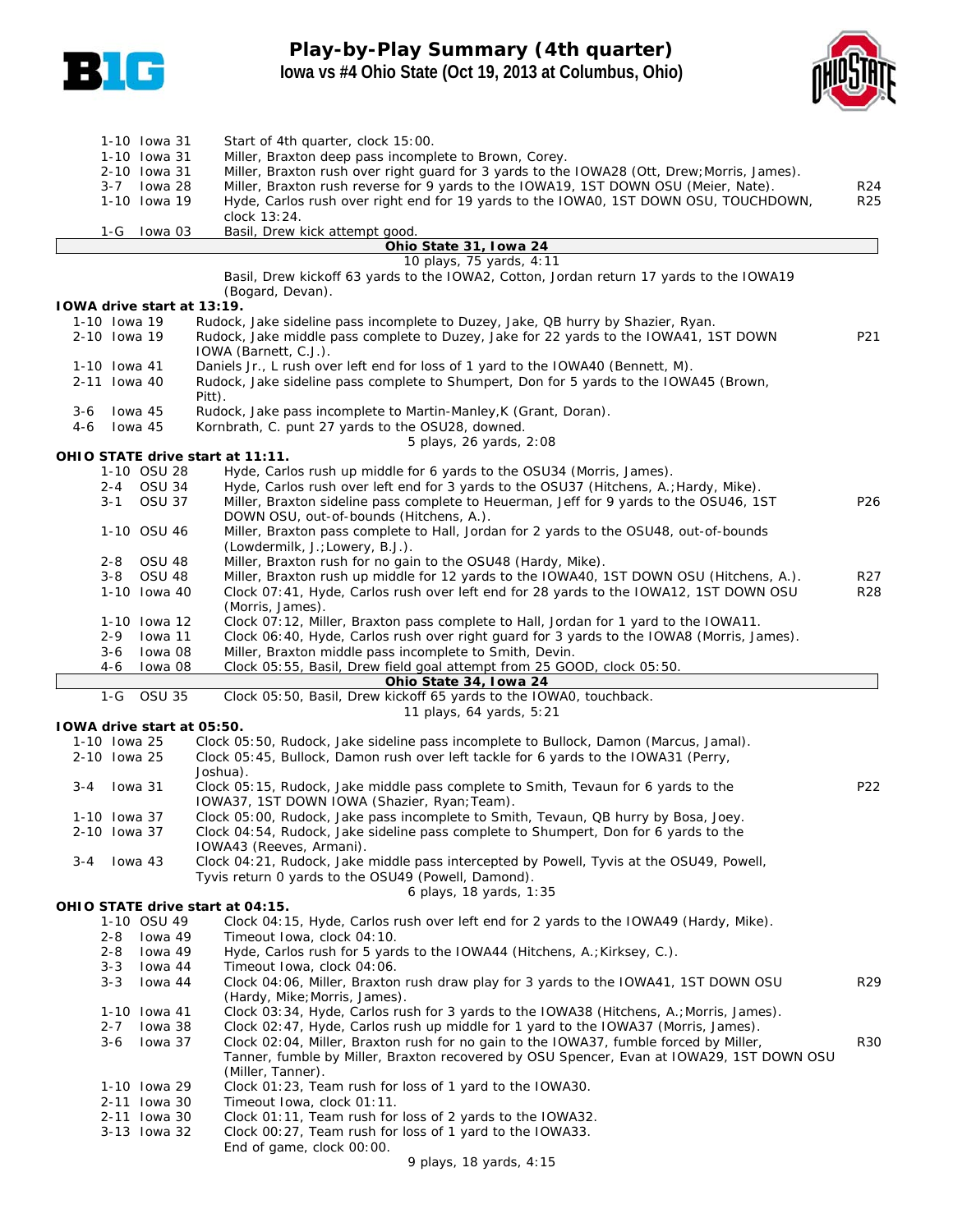



| FINAL SCORE: Ohio State 34, Iowa 24 |       |                  |                |                |          |                |         |                    |         |                  |                  |
|-------------------------------------|-------|------------------|----------------|----------------|----------|----------------|---------|--------------------|---------|------------------|------------------|
|                                     |       | <b>Time</b>      |                | 1st Downs      |          |                |         | <b>Conversions</b> |         |                  |                  |
| <b>Quarter Summary</b>              | Score | <b>Poss</b>      |                | P              |          |                | 3rd     | 4th                | Rushina | Passing          | <b>Penalties</b> |
| Iowa                                |       | 0.03:43          | റ              | $\overline{2}$ | <u>ດ</u> | $\overline{2}$ | $1 - 3$ | 0-0                | 2-5     | $4 - 9 - 1 - 39$ | $0 - 0$          |
| Ohio State                          |       | $10 \quad 11:17$ | $\overline{a}$ |                |          |                | 5-7     | 0-0                | 18-101  | $3 - 5 - 0 - 12$ | 0-0              |